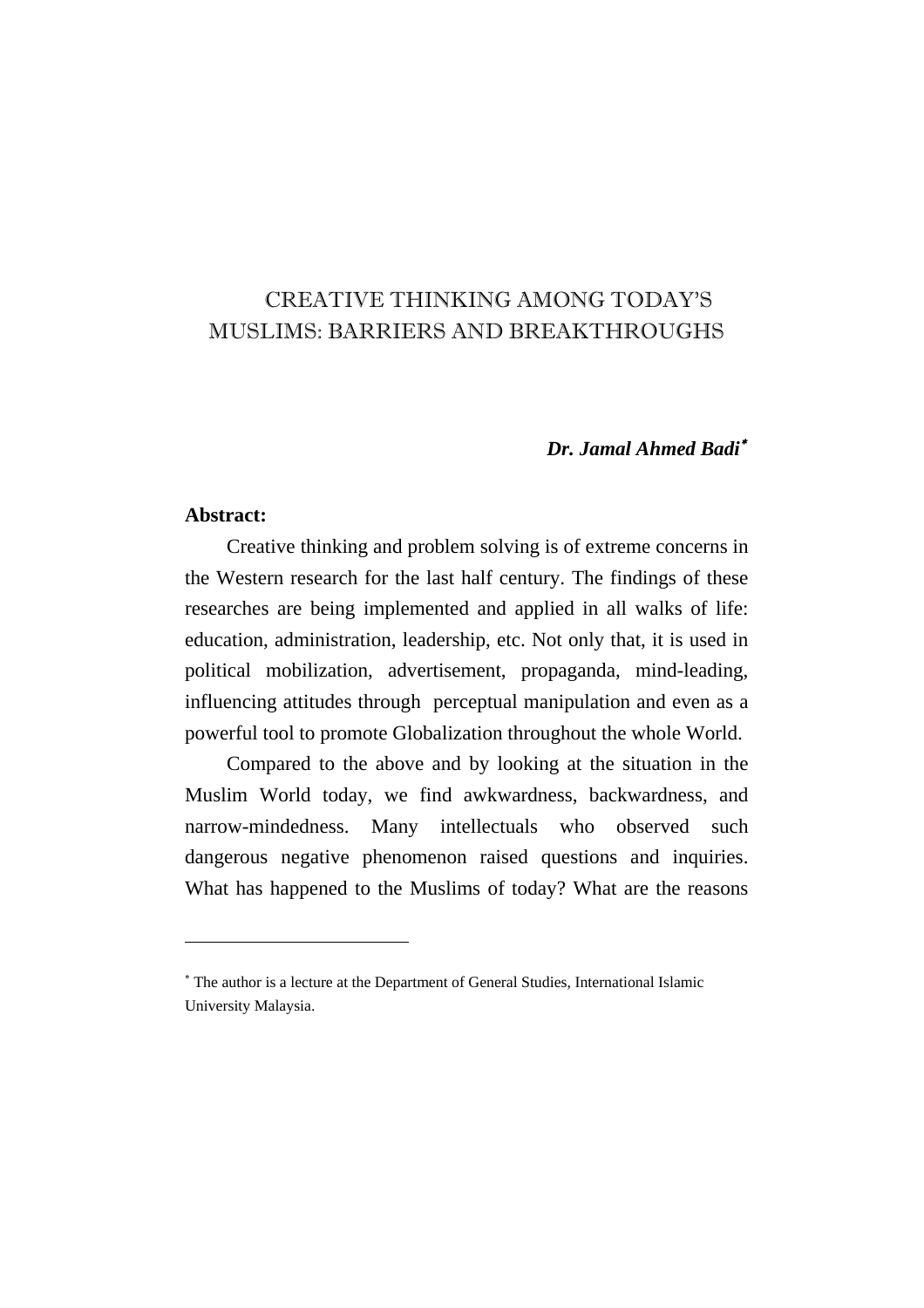behind all these traits and qualities? Why Muslims – who are considered as one of the builders of civilizations -are no longer creative and initiative? How to reactivate creative potential in Muslims so as to revive the vibrant Islamic Thought and reestablish the Islamic Civilization?

 This paper aims to explore the external barriers and obstacles that hinder creative thinking among today's Muslims. Environmental, Educational, and Intellectual barriers will be analyzed and discussed thoroughly. Ways, means and strategies to overcome such barriers will be highlighted. An analytical and critical approach will be used in dealing with issues related to the topic. Both inductive and abductive reasoning will be combined in discussing the abovementioned barriers. Views of some contemporary Muslim scholars such as Malik Bin Nabi, Iqbal and Abdul Karim Bakkar, to name a few, will be introduced and examined.

 It is of significance and importance to relate and compare findings with the Western perspective, which had been established and improved for the last three decades. The researcher will include his input based on his experience in teaching the subject of Creative Thinking at IIUM for the last eight years.

 It is highly expected that the findings of this paper will be beneficial to the Muslim community and it is hoped that it will contribute to the development of the Contemporary Islamic Thought which possibly can –in turn- contribute to the development of the Muslim "Ummah".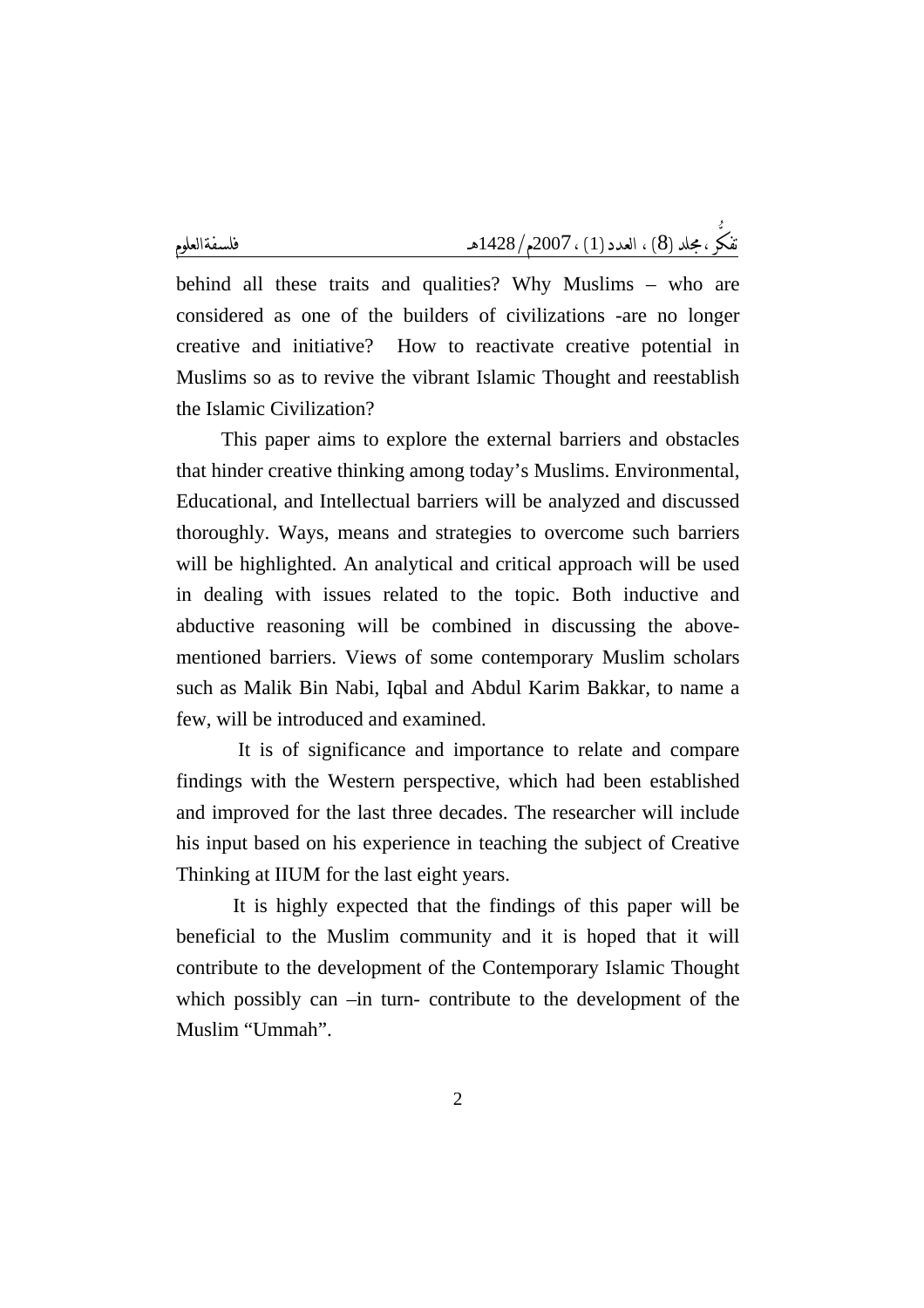The researcher will use the Western research findings on creativity with special regard to environmental, cultural, and educational barriers to creativity, as a unit of analysis to evaluate the situation in the Muslim World. This is due to following reasons:

- 1. The accumulation of research done on creativity in the West for the last three decades or more;
- 2. Major similarities in educational system, in both the Muslim World and the West to a certain extent, where most if not all the Muslim countries adopted UNESCO educational settings after decolonization.

 However, the researcher will not use the above said criteria in a passive and submissive sense, especially in discussing cultural and environmental barriers, where there are more differences than similarities. The findings of the Western researches will be thoroughly examined in their application to the Muslim context.

 In an attempt to overcome these barriers, the paper will introduce the views of some eminent Muslim scholars and examine these views in the light of the paper's findings as a way of concluding and reaching the final resolutions.

# **1) Introduction**:

 $\overline{a}$ 

 The early writings on creativity in the West focused on barriers to creativity. James Adams was one of the authors who wrote on this issue and his book entitled "Conceptual Blockbusting"<sup>(1)</sup> can be

<sup>(1)</sup> Addison-Wesley, USA, 1974, 76, 79, 86 and 1993.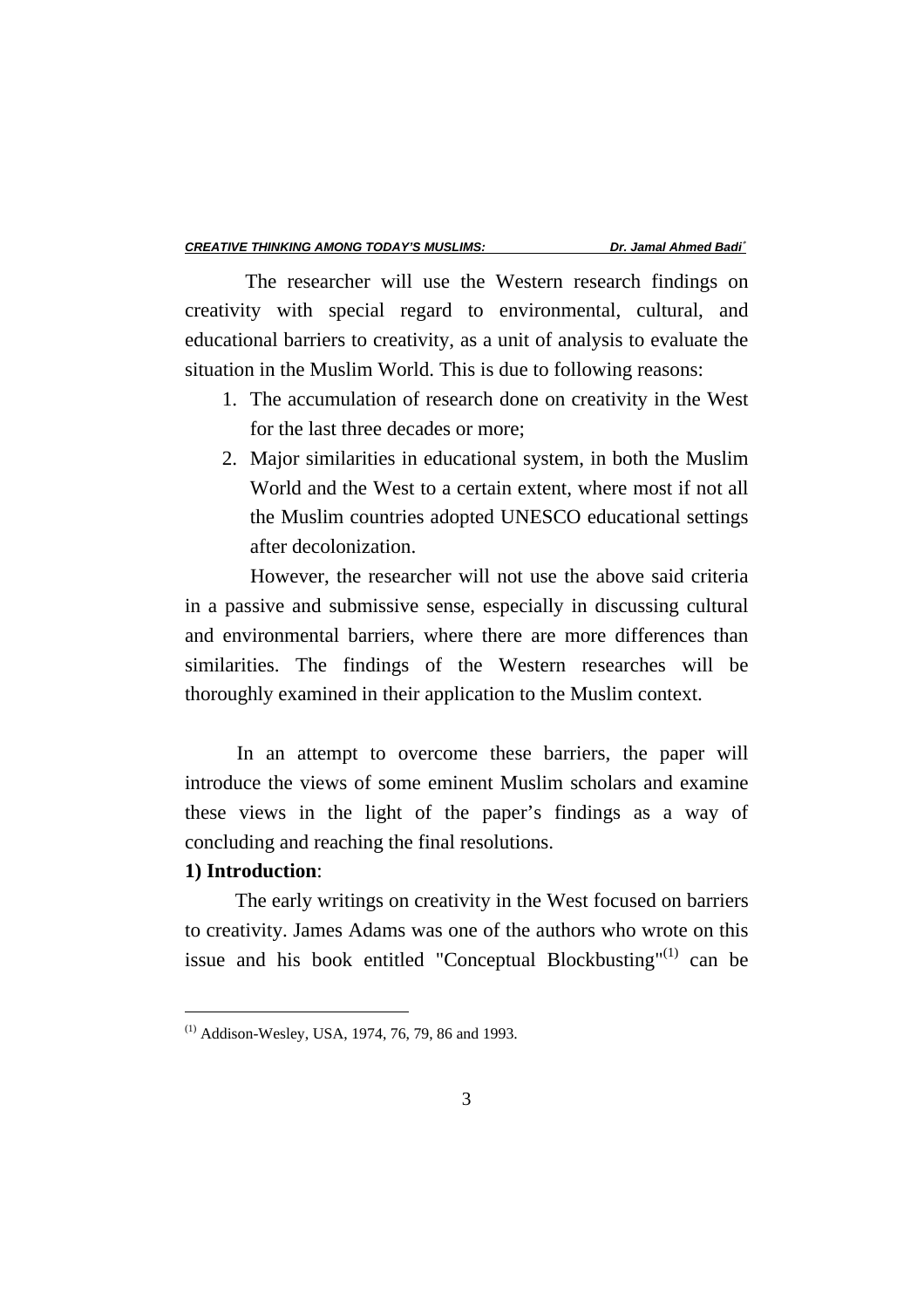$\overline{a}$ 

considered among the first efforts. According to Adams, barriers to creativity can be generally classified into perceptual, emotional, cultural, environmental, intellectual and expressive. Based on his view, one has to break through all these barriers in order to conceptualize freely and to be creative.

 Gary Davis who wrote 20 years later classifies barriers into internal and external: "Barriers are blocks, internal or external, that either inhibit creative thinking and inspiration or else prevents innovative ideas from being accepted and implemented. Most barriers result from learning. They may originate with one's family, peers, community, or educational environment, or from others in the culture or business organizations." $^{(1)}$  Davis stresses:

**"**Because of their insecurities, well-learned habits, or an unsupportive or even repressive environment, most people do not use the creative abilities with which they were born" $(2)$ .

 Barriers according to him are habit and learning, rules and traditions, perceptual, cultural, emotional, and resource barriers "shortage of people, money, time, supplies, or information".

 Although he considers Learning and Habit, as necessary capabilities for humankind in directing our daily behavior, however, they are the most obvious barriers; they both are a blessing and a

<sup>(1)</sup> Gary Davis: Barriers to Creativity and Creative Attitudes, **Encyclopedia of Creativity**, 1999, ACADEMIC PRESS, vol.1. p. 165.

<sup>&</sup>lt;sup>(2)</sup> **Creativity for Ever**. P. 18. The author lists the ten barriers to thinking as pinpointed by "Von Oech, 1983": **A Whack on the Side of the Head**. See p.p. 27-31. He elaborates on the tenth barrier "self-squelcher". Pp. 31-35.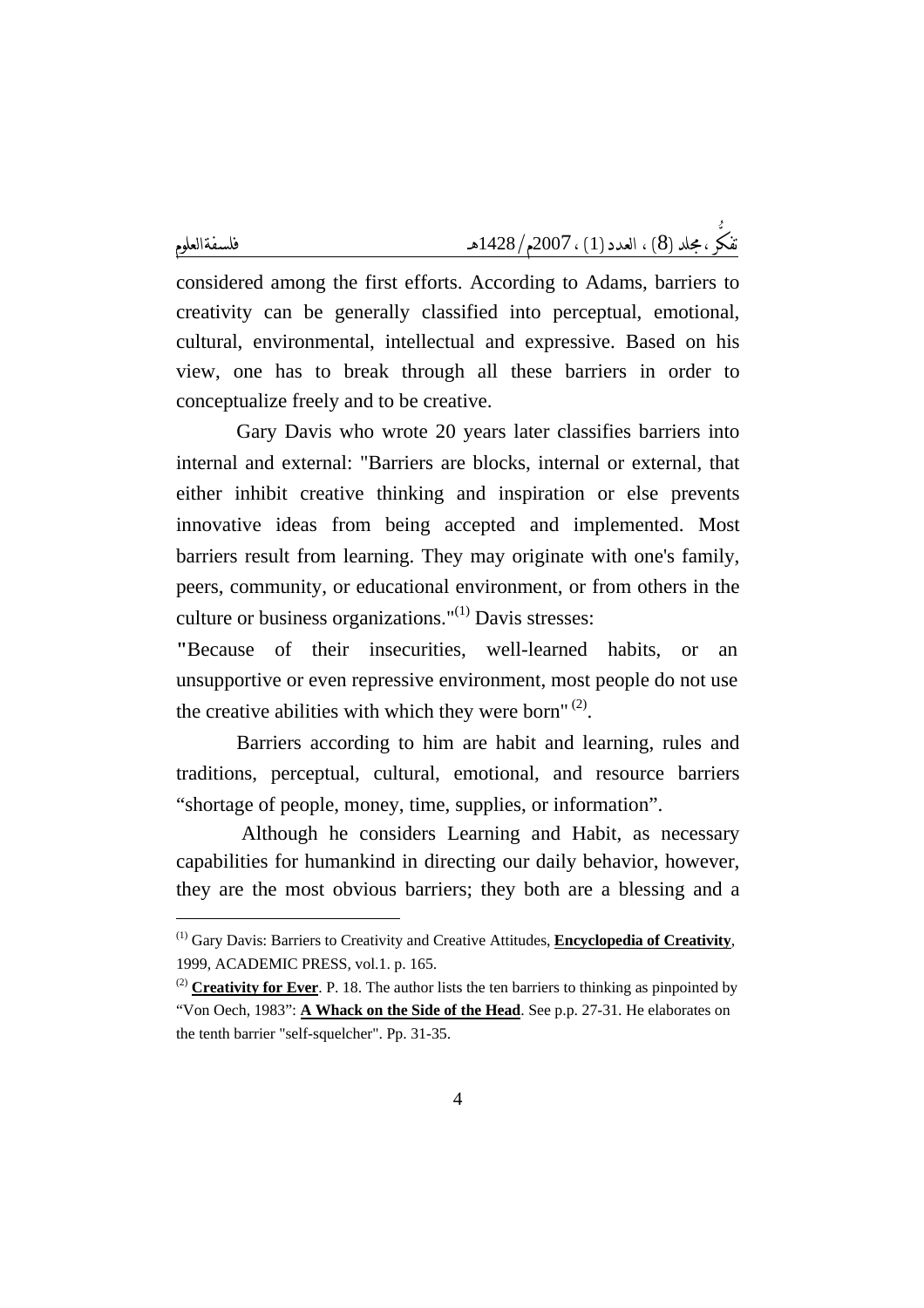curse. He explains: "The most obvious barriers to creative thinking and innovation simply is habit – our well – learned ways of thinking and responding. It begins early. We learn "correct" responses, routines, and patterns of behavior. We learn language habits and conceptual categories. We learn "the way things have always been done" and "the way things are supposed to be done." Over the years it becomes difficult to see and create new possibilities – to break away from or suppress our creativity-squelching habits." $(1)$ 

 Next come Rules and Regulations: "As with learning and habit, social groups – from one's family to educational, corporate, national, and international groups – could not function without the rules, regulations, policies, and traditions that guide personal, social, and institutional conduct. However, "guide" often means restrict, inhibit, or prohibit." $^{(2)}$ 

It is clear that barriers are of two types: Internal and external. However, this paper will concentrate on discussing and analyzing external barriers, and finding ways and means to overcome them, for the following reasons:

- 1. External barriers are more influential for they affect the individual as well as the whole community.
- 2. Overcoming external barriers to creativity will lead to promoting creative culture and can help individuals to overcome their internal barriers.

 $(1)$  Gary, Encyclopedia of Creativity, ibid, p.166.

 $(2)$  Ibid. p.167.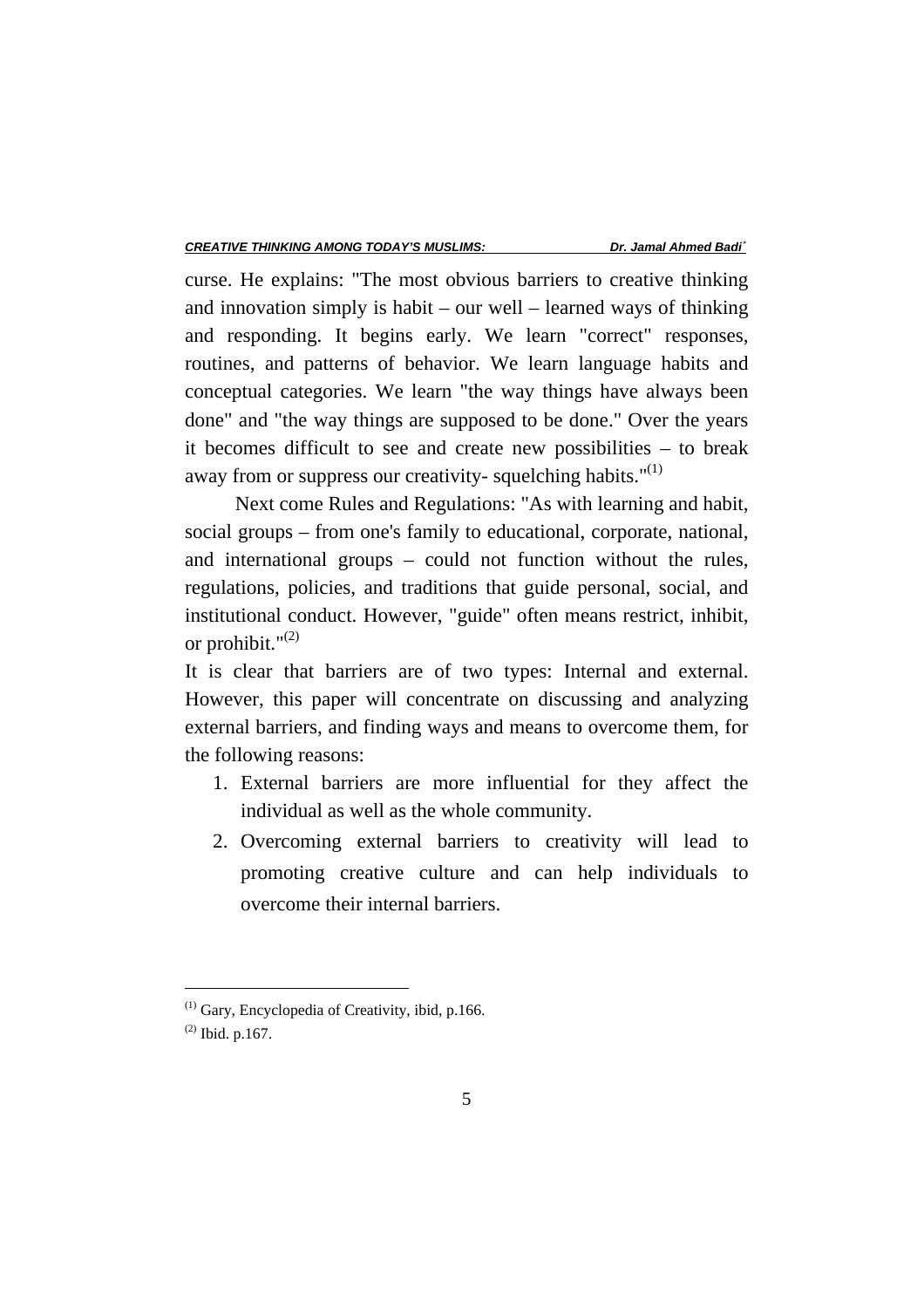Based on previous quotations taken from studies and research work done in this regard, cultural, educational and environmental barriers are the main and the most influential barriers that hinder creativity. In the following discussion the paper will analyze, elucidate and highlight these barriers one by one.

# **Cultural Barriers**

Culture here is regarded as a broader aspect of the social environment. According to Gary Davis again: "Cultural barriers amount to social influence, expectations, and conformity pressures which are based on social and institutional norms. Cultural blocks include habit and learning, rules and traditions, and more. They include conforming to the ways we think others expect us to behave and a fear of being different. The result is a loss of individuality and creativity" (1).

 He gives the following examples: the traditionally perceived role of females, we learn not to ask too many questions, and that fantasy is a waste of time, and if cooperation is an accepted cultural or institutional goal, many people will temper their creative ideas in order to "fit in" and ignoring monumental cultural differences in creative attitudes and personality, creative productivity, creative opportunity, and general self-actualization where the culture itself becomes the greatest cultural barrier.

 $(1)$  Gary. Ibid p. 168.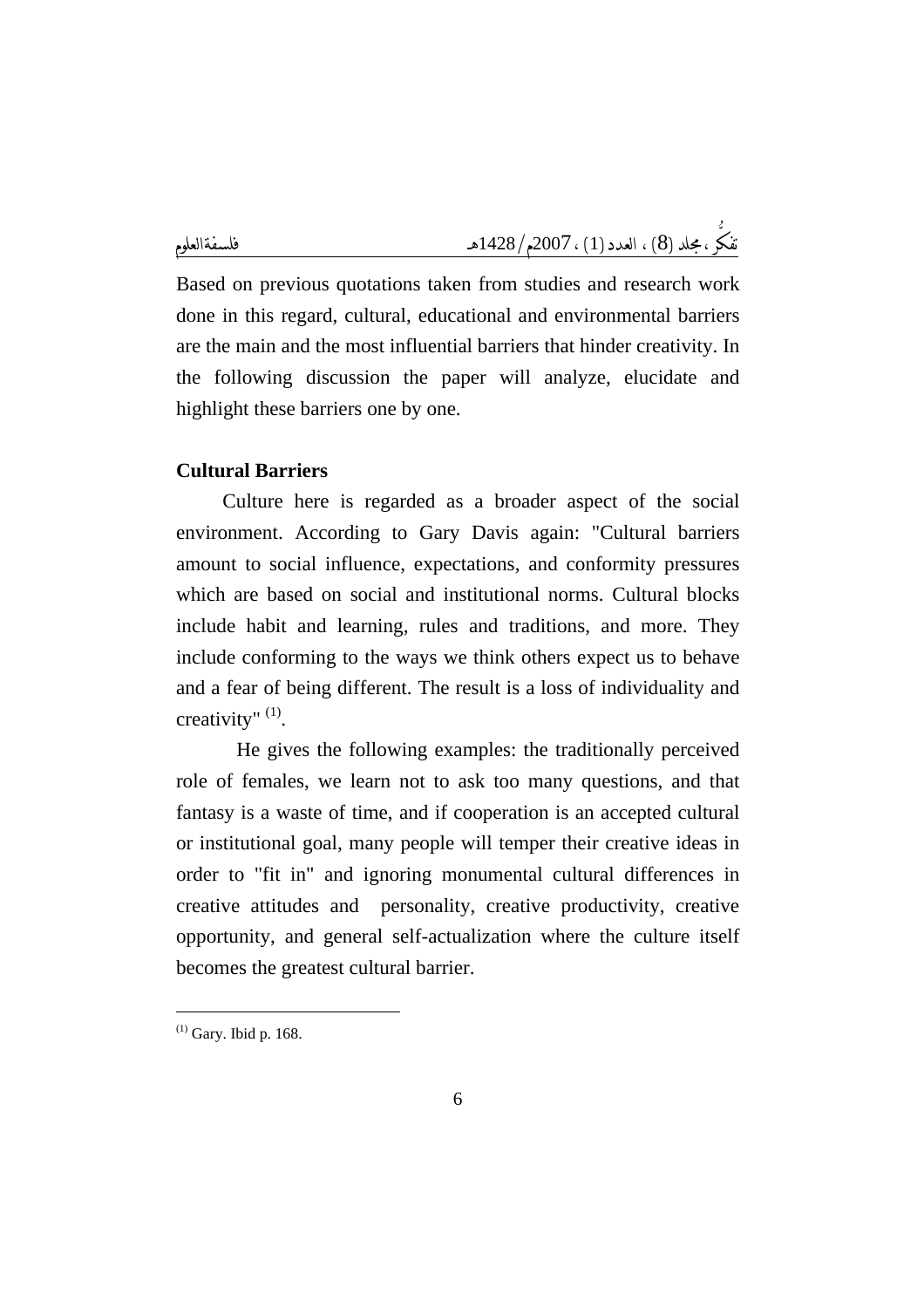There are differences between cultures in terms of importance and significance given to creativity. The more a culture allows, promotes, and encourages creativity the more this will influence attitudes of that culture citizens to become creative. Dacey says:

Cultures vary in the relative importance given to creativity. Also, Wonder and Blake "1992" argue that the Eastern view centers on artistic, poetic, and everyday life domains of creative activity because people can draw upon their own experiences in these domains $^{(1)}$ 

 Islam in this sense highly values and encourages deep thinking, contemplation, reflection and pondering. The Qur'an used more than eight terminologies for thinking while calling and encouraging all its readers to exercise it. This is mentioned in hundreds of verses. Both the Qur'an and Sunnah used more than fifteen different thinking styles in communicating their message. Prophet Muhammad (peace be upon him) highly recommended innovating something which is good and beneficial to the community. $^{(2)}$ 

 A culture may encourage creativity in specific domains but not in other ones."Culture encourages creativity in some situations and for

 $(1)$  Handbook of Creativity pp. 340-341

<sup>(2)</sup> Badi, Jamal and Tajdin, Mustapha: Creative Thinking: An Islamic Perspective. IIUM Research Centre Publications. Second Edition, Jan 2005. Chapter one.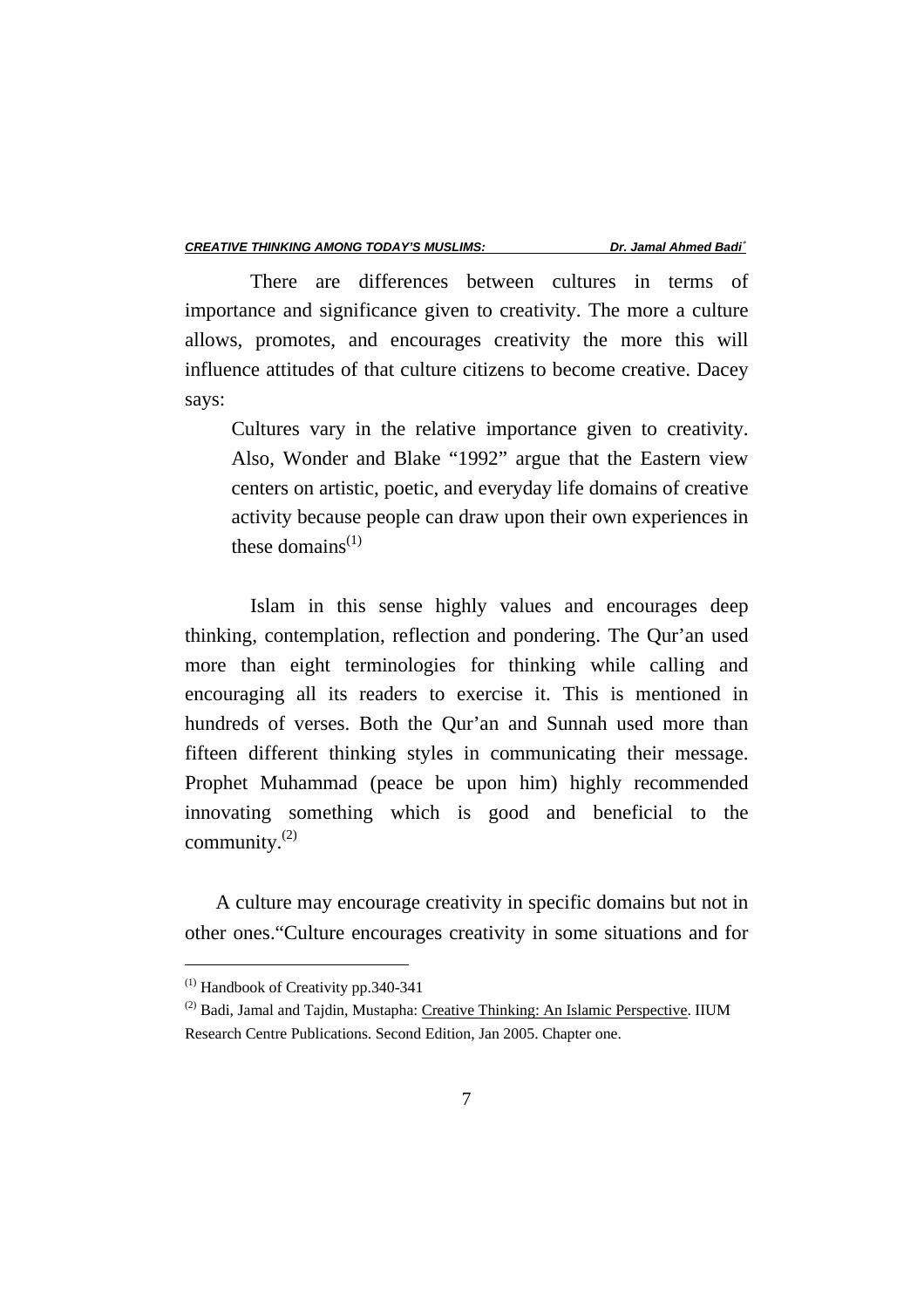some topics but discourages it for others. For example, Mar'i and Karayanni "1983" observed that many Arab students' responses to the question, "What would happen if mules and other animals which help us plow the farm cease to exist?" were elaborate and original! However, a religious question "What would happen if worship places cease to exist?" yield shallow responses or those that rejected the question." $(1)$ 

 Mar'i and Karayanni argued that in Arab cultures males tend to perform better than females on creativity tasks. They attributed this observation to females' submissive social role, limited occupational choices, and/or limited schooling opportunities in Arab culture. "Differential opportunities for schooling may be particularly important to consider when examining gender-based differences in creativity because schools familiarize students with testing situations."<sup>(2)</sup>

In my opinion**,** what Mar'i and Karayanni attributed the Arab students' shallow responses when asked about worship places seems to suggest that creativity is not linked to religion in many Muslim countries. There are among teachers who teach religious subjects who believe that there is no link between Islam and creativity to the extent that some of them think that Islam is anti-creativity. I was told

 $(1)$  Handbook of Creativity P. 342

<sup>(2)</sup> Ibid Pp. 343-344.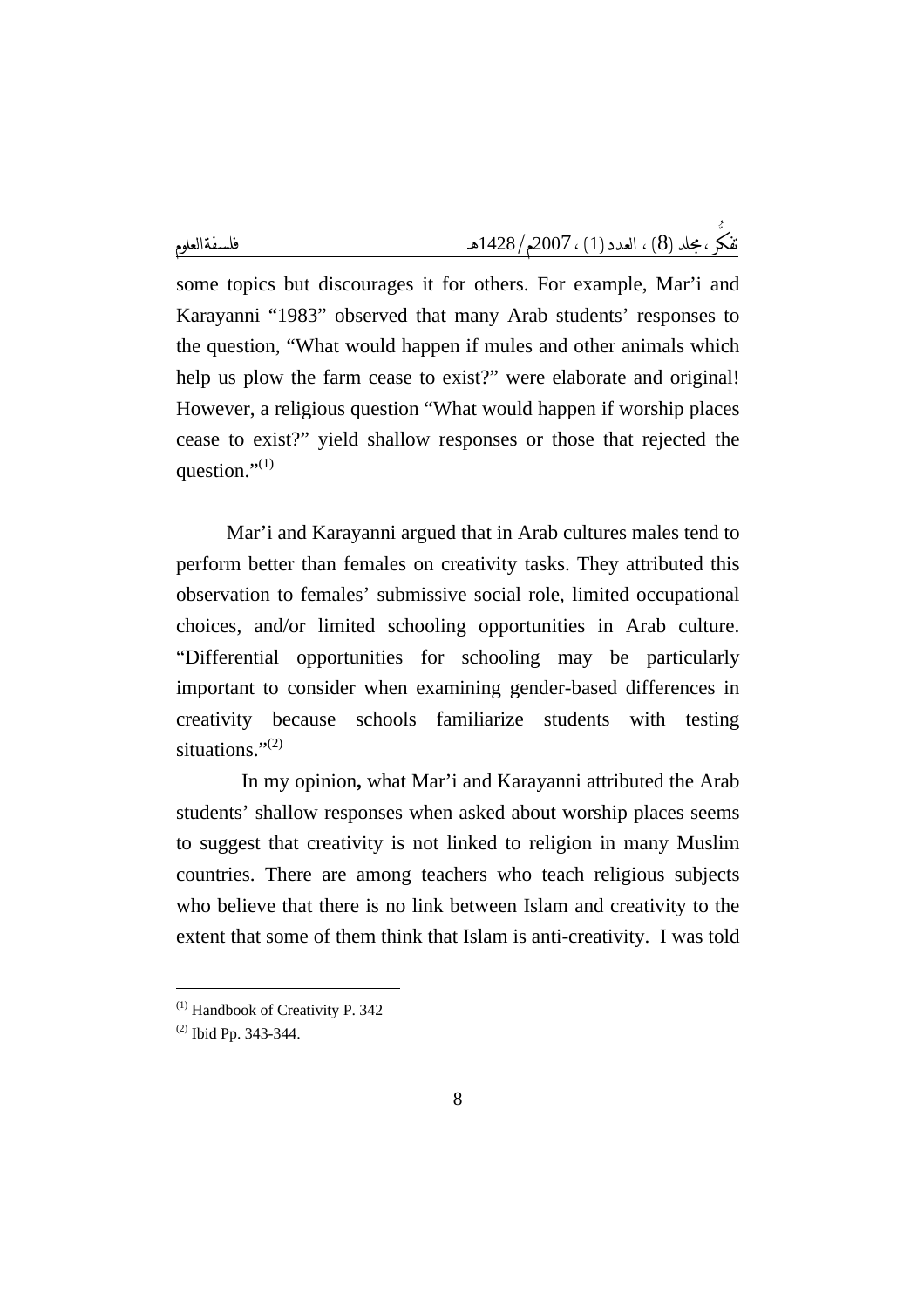by some Muslim school teachers' participants in the  $8<sup>th</sup>$  International Conference on Thinking in Singapore in June 1997 that, even though they were willing to promote and teach Creative Thinking at their universities, the most objection and opposition to the project was surprisingly coming from religious oriented lecturers.

 A culture may favor a gender over another in terms of educational opportunities and setting the role they ought to play in the community. "Mar'i and Karayanni "1983" have argued that in Arab cultures males tend to perform better than females on creativity tasks, which may be attributed to females' submissive social role, limited occupational choices, and/or limited schooling opportunities. Differential opportunities for schooling may be particularly important to consider when examining gender-based differences in creativity because schools familiarize students with testing situations." $(1)$ 

It is sadly true that females have much less educational opportunities in the Muslim World, where being educated may not be regarded as part of their human rights. Many recent International institutes' findings and statistics prove that this fact still stands true until today! According to UN statistics, in 2003, an estimated 44 million adult Arab women were illiterate. (2) In other Muslim

 $^{(1)}$  Ibid Pp. 343-344.

 $^{(2)}$  www.escwa.org.lb/gsp. See also alarming facts at: www.alesco.org.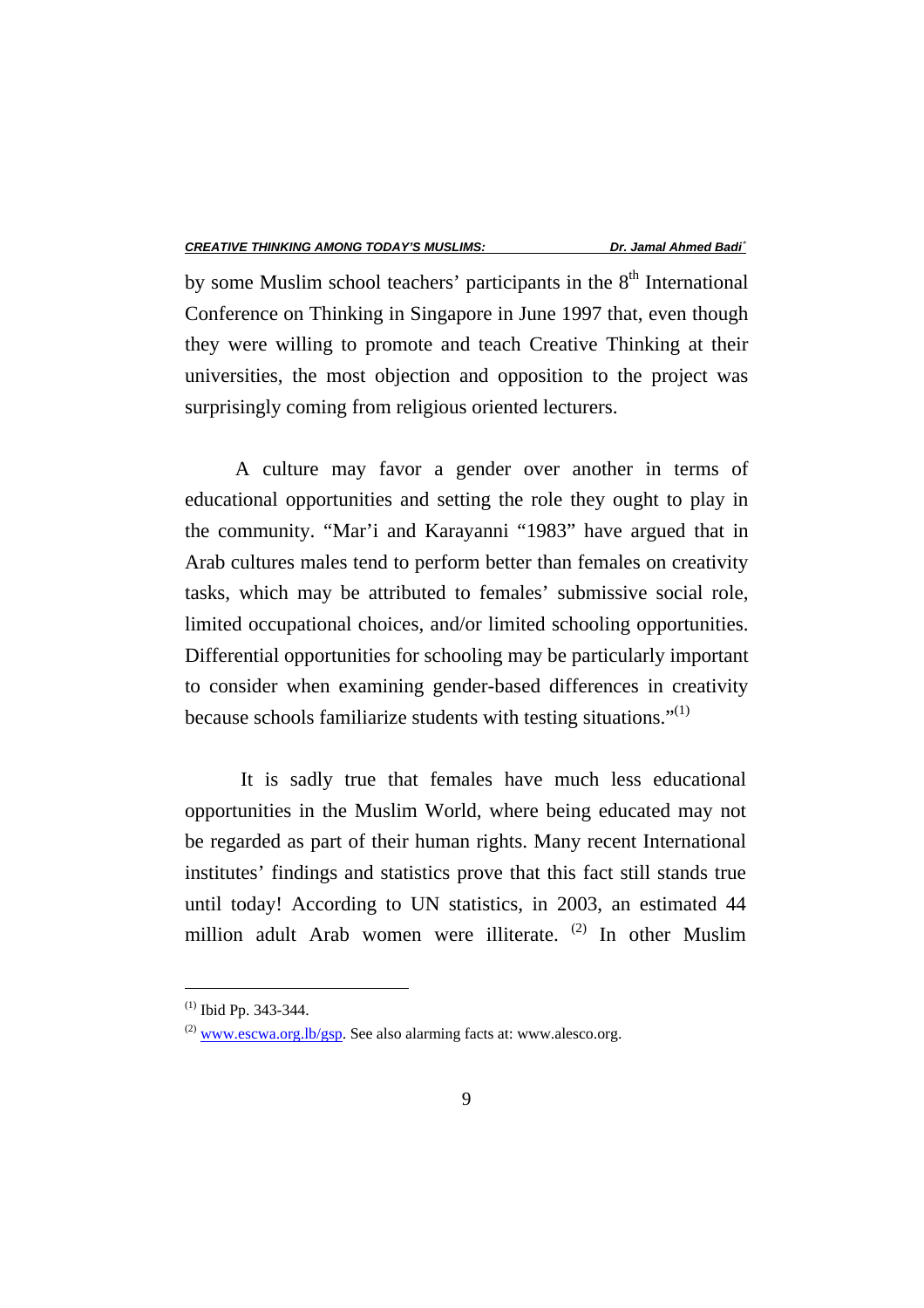countries the situation is more or less the same. UN statistics division data shows that the percentage of illiteracy among females in Bangladesh is up to 80%.

 This can be looked at as part of the female role in many Muslim cultures and subcultures. In some Muslim communities females are raised up to be ready for getting married one day and take care of their children, husband and home. Unfortunately, this image is being promoted through media and movies as a source of entertainment! However, there are many other related factors behind such disaster some of which are the following:

- 1. Poverty where there are millions of Muslims who live in a status under the poverty line. In rural areas family prefer to send their male children to school and request female children to stay home and help the family to survive.
- 2. Wars and political instability in some Muslim countries such as Palestine.
- 3. Insufficient planning and lack of schools and colleges in many rural areas in some Muslim countries where it is easier for male students to go and study in the city or town.

As part of the culture, language plays a very important role in promoting creativity. Modes of expressions, choices of terms, the way of understanding or looking at the world, and even definitions of specific concepts are all influenced and shaped through language. In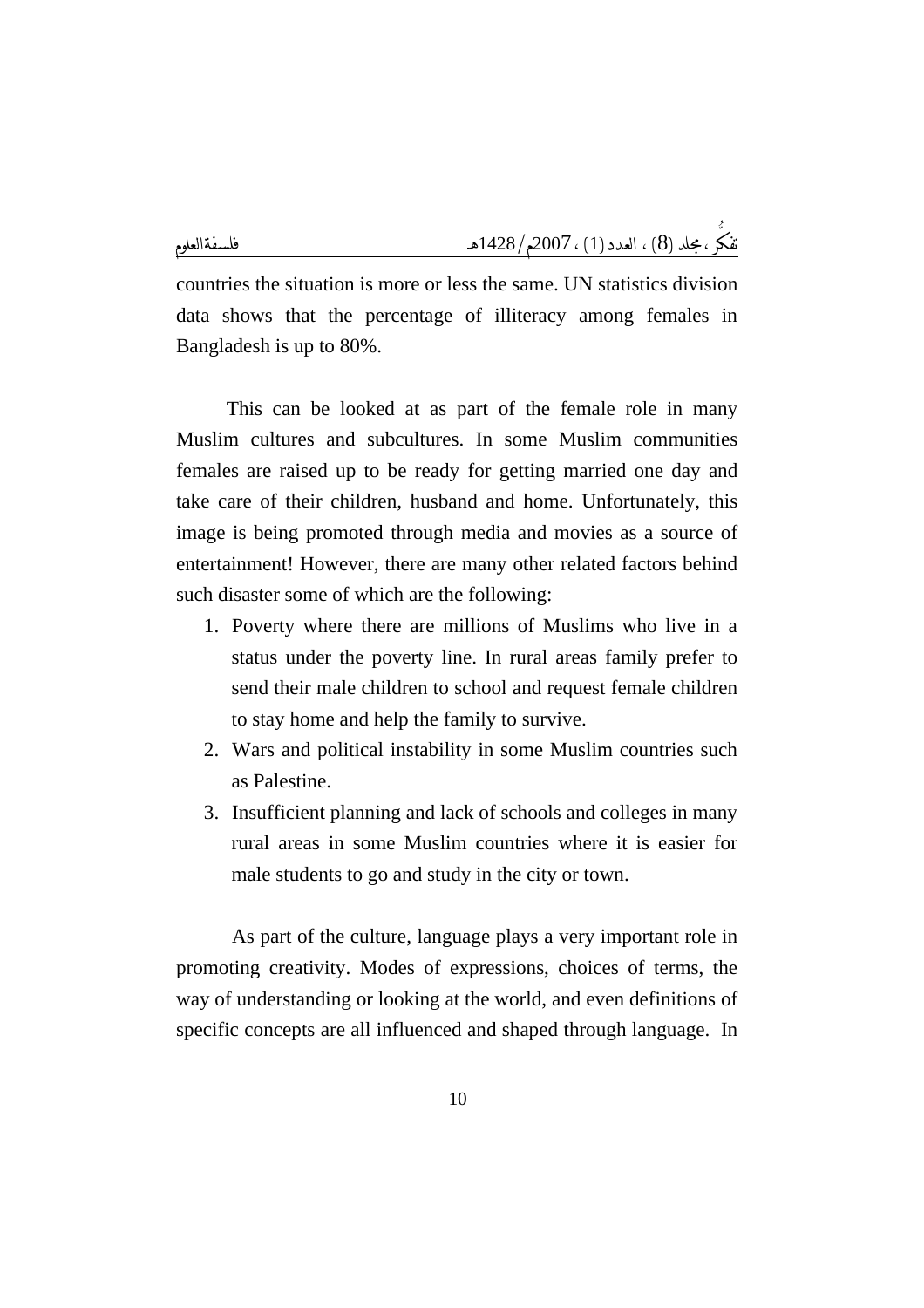this respect mastering more than one language is considered a blessing.

Related to the effects of culture on creativity, described earlier, is the channeling influence of language on creativity, Whorf "1956" proposed that language shapes thought. Language structures categories and expresses a culture's understanding of the world "Lakoff & Johnson, 1980". Language as a vehicle of culture can therefore be expected to shape creativity. Several studies have assessed the effect that language has on creativity by contrasting monolingual and bilingual groups. A recent review of 24 studies – "but not including all studies" -concluded that a majority of the studies show a positive link between bilingualism and creativity."<sup>(1)</sup>

The Worldview related to a culture may cause it either to promote or hinder creativity. "In addition to culture's role in channeling creativity toward certain domains or social groups, culture may influence the overall level of creative activity. Creativity may be stimulated or hindered by cultural features such as worldview and the value placed on conformity or tradition.

Worldview refers to a culture's broad conception of the nature of the world and people's role in the world "Sadowsky, Maguire,

 $(1)$  Ibid, P 344. The article states that this did not occur consistently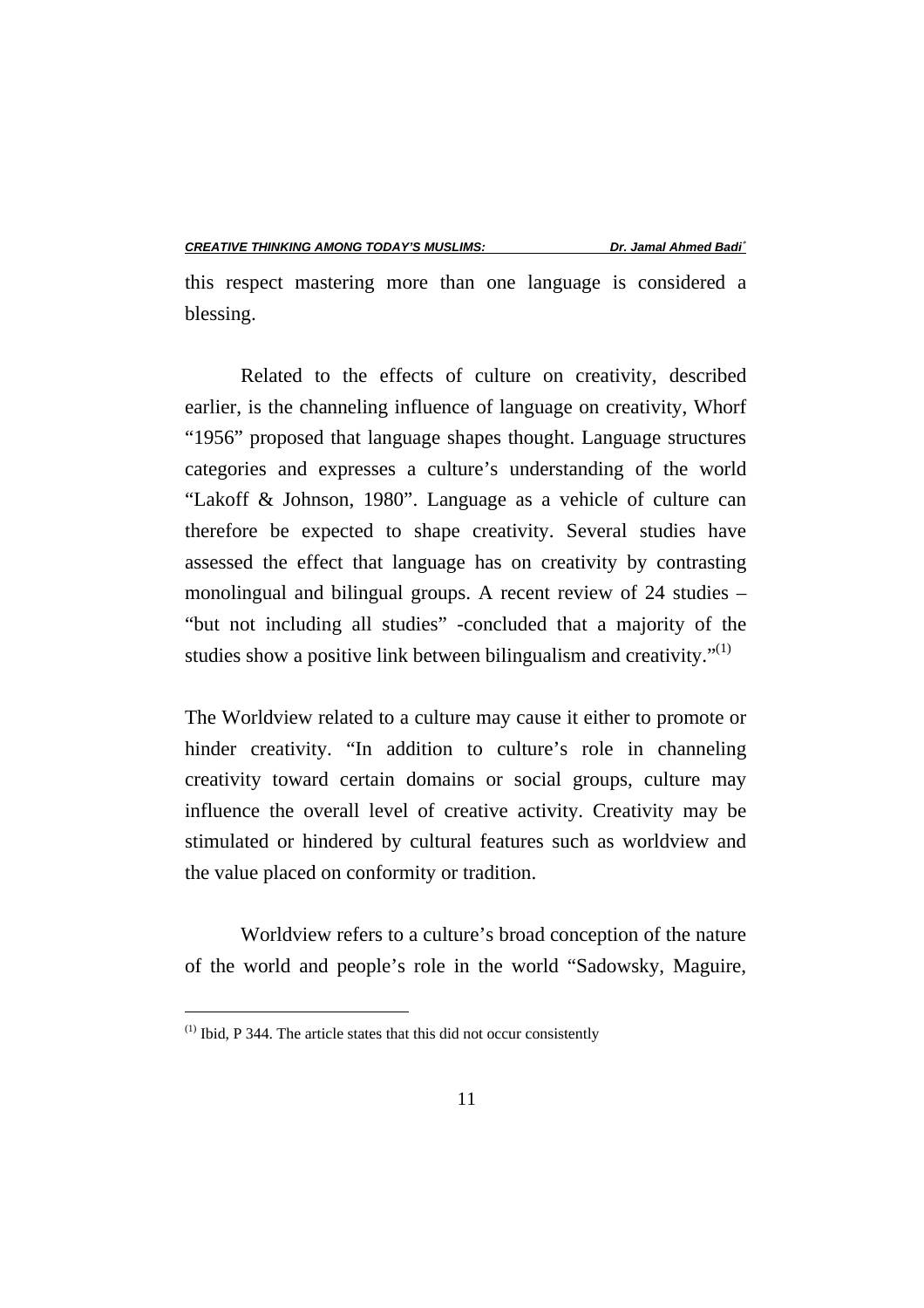Johnson, Ngumba, & Kohles, 1994". For example, the U.S. worldview has been characterized, in part, as emphasizing individualism, a work ethic of accomplishment and achievement, and a belief in progress and a better future "Spindler & Spindler,  $1983$ "<sup>(1)</sup> Asking the reader to consider each component with regard to creativity, the writer continues:

'Individualist cultures value independence, self reliance, and creativity, whereas collectivist cultures emphasize obedience, cooperation, duty, and acceptance of an in-group authority'

The writer then illustrates the impact of the work ethic of accomplishment and achievement on fostering creativity in the West. "Concerning a work ethic of accomplishment and achievement, we have already seen how the Western definition of creativity focuses on tangible creative products. The value placed on being active and productive should foster creativity as measured by Western standards."

Highlighting few beliefs related to the Western World View, the writer shows how these beliefs can inspire people to work on improving the World. "With regard to a belief in progress and optimism toward the future, theorists have proposed that cultures

 $(1)$  Ibid, p 345.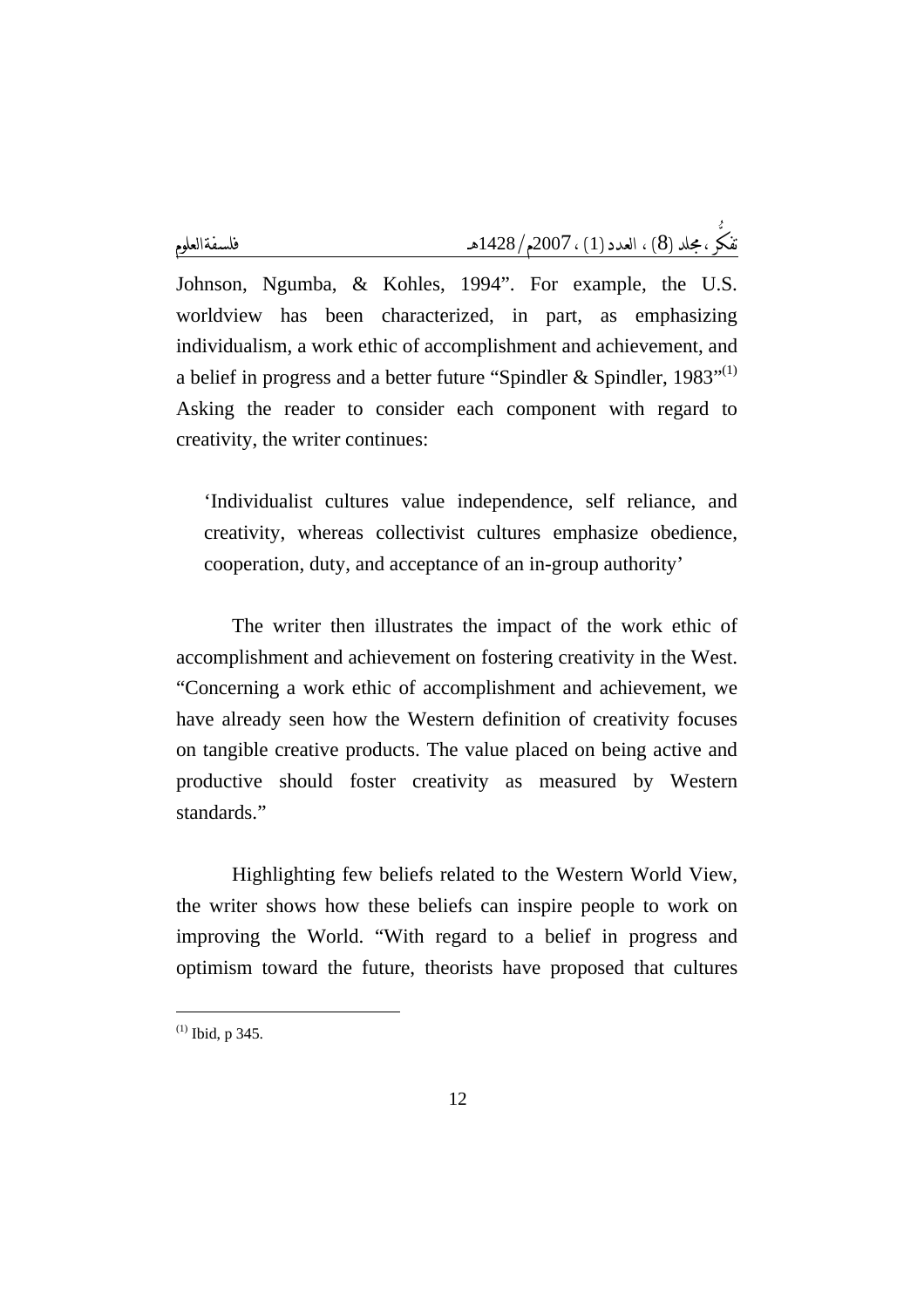with such beliefs empower people to work on improving the world "Arieti, 1976; Trachtman, 1975". These beliefs imply a cultural acceptance of change, growth, and movement from the status quo. Those cultures that do not maintain faith in progress and have a pessimistic view of the future are believed to stifle creativity in general." $^{(1)}$ 

It can be argued that the Islamic worldview with its main components of: comprehensive interpretation of worshiping Allah "'Ubudiyyah", to establish civilization on earth "khilafa", the call for doing things with perfection, tastefulness, competitiveness, and in a complete manner "Ihsan", is an ideal worldview for promoting creativity. It is a unique worldview, which is misunderstood or misinterpreted by its followers and opponents as well.

Fate is one of the most important elements in the Islamic Worldview However, believing in Fate in a positive way is a missing dimension in Muslims' beliefs and practices. Most Muslims fail to understand the Islamic stand with regard to fate. Islam emphasizes responsibility, planning, and action. It abandons recklessness, carelessness, and laziness. Though Islam calls for collectivity, unity, obedience and cooperation; it never neglects, ignores or eliminates individuality.

 $^{(1)}$  Ibid.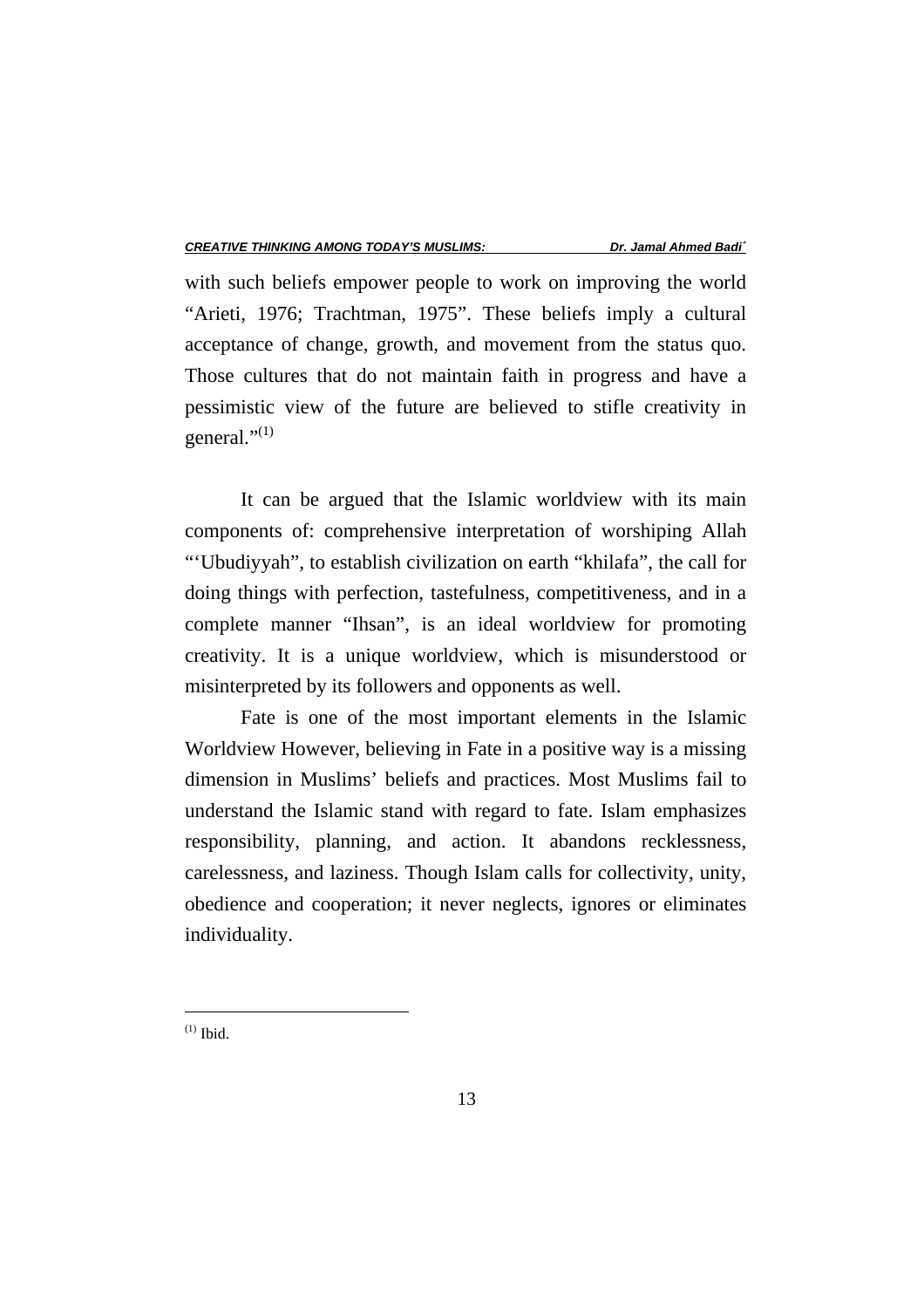Cooperation means community solidarity, teamwork, supporting one another in whatever is good and beneficial but not submitting to the will of others. Islam safeguarded the practice of this concept positively by making it obligatory to exercise mutual consultation, giving advice "Nasiha", encouraging what is good and discouraging what is evil. Obedience means respect and appreciation rather than authoritarianism. It is the misunderstanding and misinterpretation of these concepts that cause anti creativity.

In addition to varying worldviews and related to the individualism-collectivism dimension, cultures vary on the extent to which they value conformity and tradition. A few cross-cultural studies show links between levels of conformity or dogmatism/ open-mindedness and creativity.<sup>(1)</sup>

Usually and in most cultures, tradition is preferable to change. Many individuals value tradition more than the do change. This attitude has a negative effect on good conceptualization.

Culture can be either unselfconscious or self-conscious. The unselfconscious culture is tradition oriented, whereas in a selfconscious culture very high value seems to be placed on innovation. $^{(2)}$  "The problem arises when individuals become so

 $^{(1)}$  Ibid p.345

<sup>(2)</sup> Adams: Conceptual Blockbusting. P. 63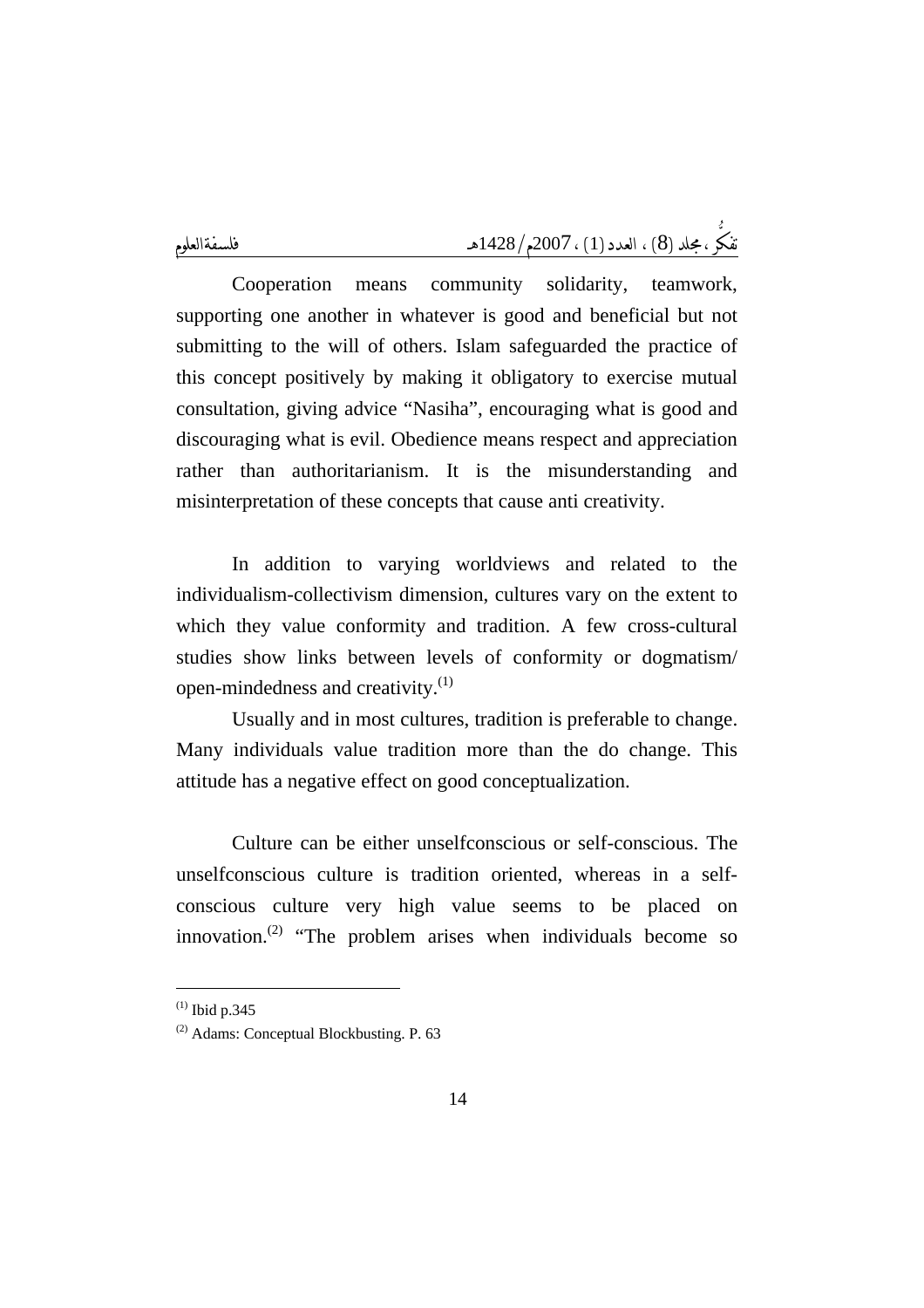universally in favor of tradition that they cannot see the need for and desirability of change in specific area." $^{(1)}$  Another cultural issue, which influences creativity, is political stability. The more stability there is the more chances for creativity. "Political fragmentation "measured by the prevalence of independent nations", for example, had a catalyzing effect on creativity across historical periods in Western, Islamic, and Indian civilizations." $^{(2)}$ 

Islamic contemporary history, after the decline of Othmanite Emperor and a long period of Western colonization shows a great deal of political instability, fragmentation, disunity and poverty. This adds to the barriers to creativity in the Muslim World. It led to migration of thousands of well-educated Muslim intellectuals and professionals to the West where there is a better chance for living.

Culture can set up people preferences, and thus certain intellectual concepts and attitudes are favored, "Reason, logic, numbers, utility, and practicality are good; but so, too, are feeling intuition, qualitative judgment, and pleasure especially if you are conceptualizing. This block against emotion, feeling; pleasure stems from our puritan heritage and our technology-based culture… One cause for this block, which has complicated matters in the past but is hopefully dying out a little, has been the assigning of various mental activities and qualities to either the male or the female. In the past, it

 $(1)$  Ibid p. 64

 $(2)$  Handbook of Creativity p.346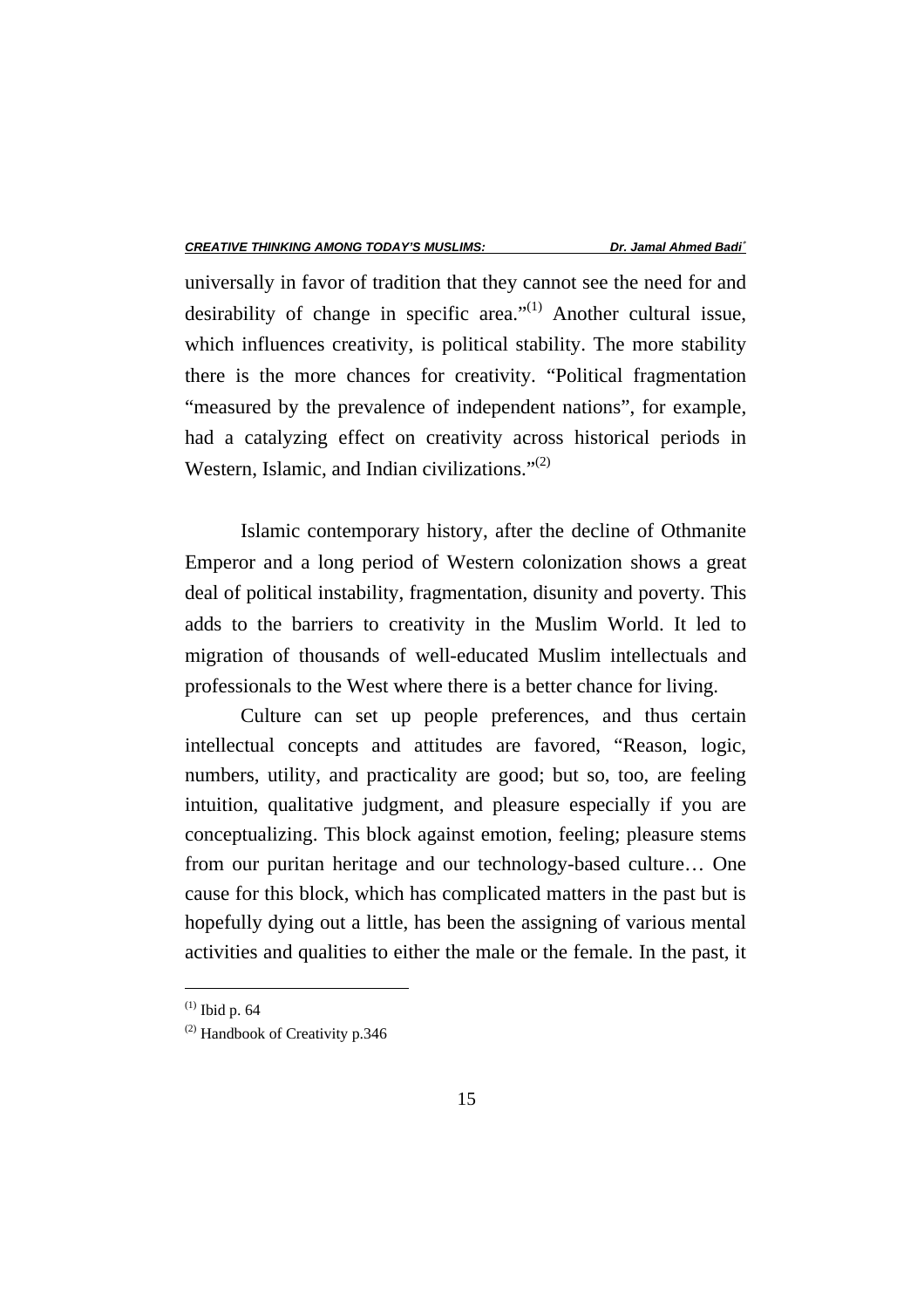has been the female who was to be sensitive, emotional, appreciative of the fine arts, and intuitive. The male was to be tough, physical, pragmatic, logical, and professionally productive. Adhering to these constraints severely limits both sexes." $(1)$ 

Arieti proposes nine features that he believes are essential to the creativogenic society: the availability of culture and certain physical means, openness to cultural stimuli, stress on becoming not just being, free access to cultural media for all citizens, without discrimination, freedom, or even moderate discrimination, after severe oppression or absolute exclusion, exposure to different and even contrasting cultural stimuli, tolerance for and interest in diverging views, the opportunity for interaction between significant persons, and the promotion of incentives and awards. $(2)$ 

#### **Educational Barriers**

Some researchers relate the lack of creativity in society to education.<sup>(3)</sup> It is astonishing to see how many well-known creative people hated school or did poorly in it. Besides, there is a surprisingly high proportion of very creative adults who had miserable educational experience. $(4)$ 

 $(1)$  James Adams: Conceptual Blockbusting,  $3<sup>rd</sup>$  Edition, p. 58

 $(2)$  John S. Dacey: Fundamentals of creative Thinking, Lexington Books, NY, 1989. pp.

<sup>219-220.</sup> 

<sup>(3)</sup> Arthur, J. Copley: Creativity in Education & Learning, Kogan Page, U.K. 2001. p. 133.

<sup>(4)</sup> Teresa M. Amabile: Growing up Creative p.89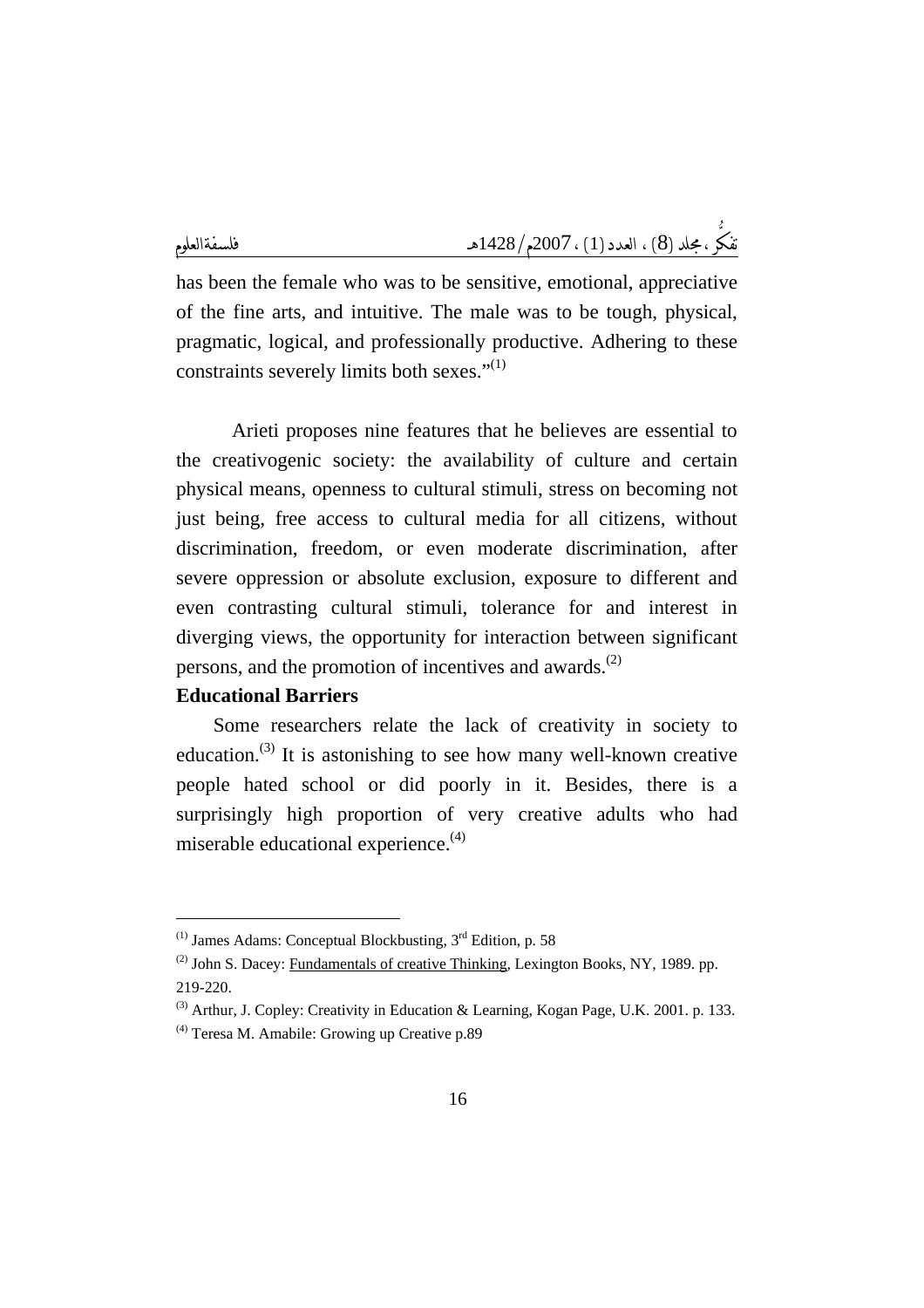Dacey states that 'schools suppress creativity'.<sup>(1)</sup> He argues that students after they have attended school for a while become more cautious and less innovative. Worst of all, they tend to change from being participators to being spectators." $(2)$ 

These researchers assume that appropriate learning conditions can promote at least some elements of creativity in many if not all children. Universities, schools, and other education institutions therefore, must promote flexibility, openness for the new, the ability to adapt or see new ways of doing things, and courage in the face of the unexpected. It is hoped that this will help people to adapt to a changing world.  $(3)$ 

Early researches show that teachers prefer courteousness, punctuality, obedience and receptiveness to other people's "teachers" ideas. In the area of thinking, high skill in memorization and accurate recall are often preferred to critical thinking or independent decision making. These researches mention Nigeria and Turkey where this teacher bias has also been demonstrated.<sup>(4)</sup>

 Based on my eight years of teaching Creative Thinking subject at Iium to students of Kulliyyah of Islamic Revealed Knowledge, and Human Sciences; I noticed that the students have

<sup>(1)</sup> John S. Dacey: Fundemental of Creative Thinking, Lexington Books, 1989. p.200

 $(2)$  Ibid

 $^{(3)}$  Copley: p. 135.

 $^{(4)}$  Copley p. 137.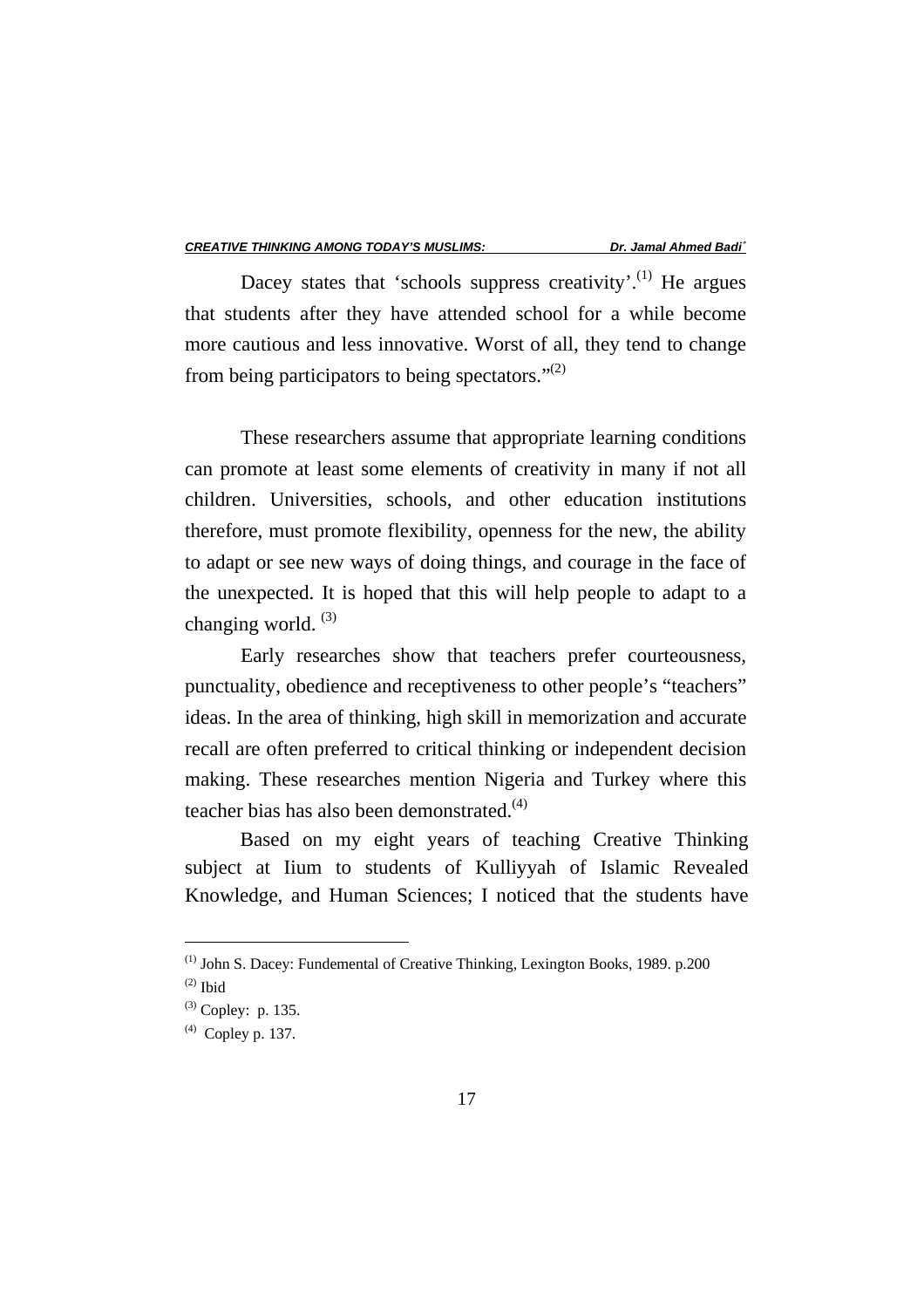$\overline{a}$ 

difficulty in absorbing and visualizing the creative thinking concepts and skills. This might be due to the teaching methods used in their previous schools which might prefer spoon feeding approach and usually depend on memorizing and recalling information from ready to put hands on materials or notes for final exam. Many of those students fail to read additional recommended materials and reluctant to do extra exercises even when they encouraged and asked to do so. Besides, they prefer group over individual assignments, where some of them will be dependent on the other group members. We cannot blame them rather the culture that produced such negative intellectual behavior.

Amabile names four methods for what she calls killing children's creativity in school. They are namely: evaluation, reward, competition, and restricted choice. Children who expect frequent teacher evaluation of their work will tend to be less motivated and creative. If children come to feel that these rewards are the main reasons for doing what they do, their creativity will be undermined. Competition encompasses both evaluation and reward. Competition occurs when people feel that their performance will be evaluated against the performance of others and that the best will receive some reward. It is a daily fact of life and, unfortunately, it can murder creativity. Finally, learning and creativity could not be promoted by force in a highly restricted environment. It is surprising that most teachers unwittingly undermine creativity by restricting children's choice even in areas where they could allow more autonomy.<sup>(1)</sup>

<sup>(1)</sup> Teresa M. Amabile: Growing up Creative, The creative Education Foundation, Buffalo, N.Y. 1989 pp. 72-87.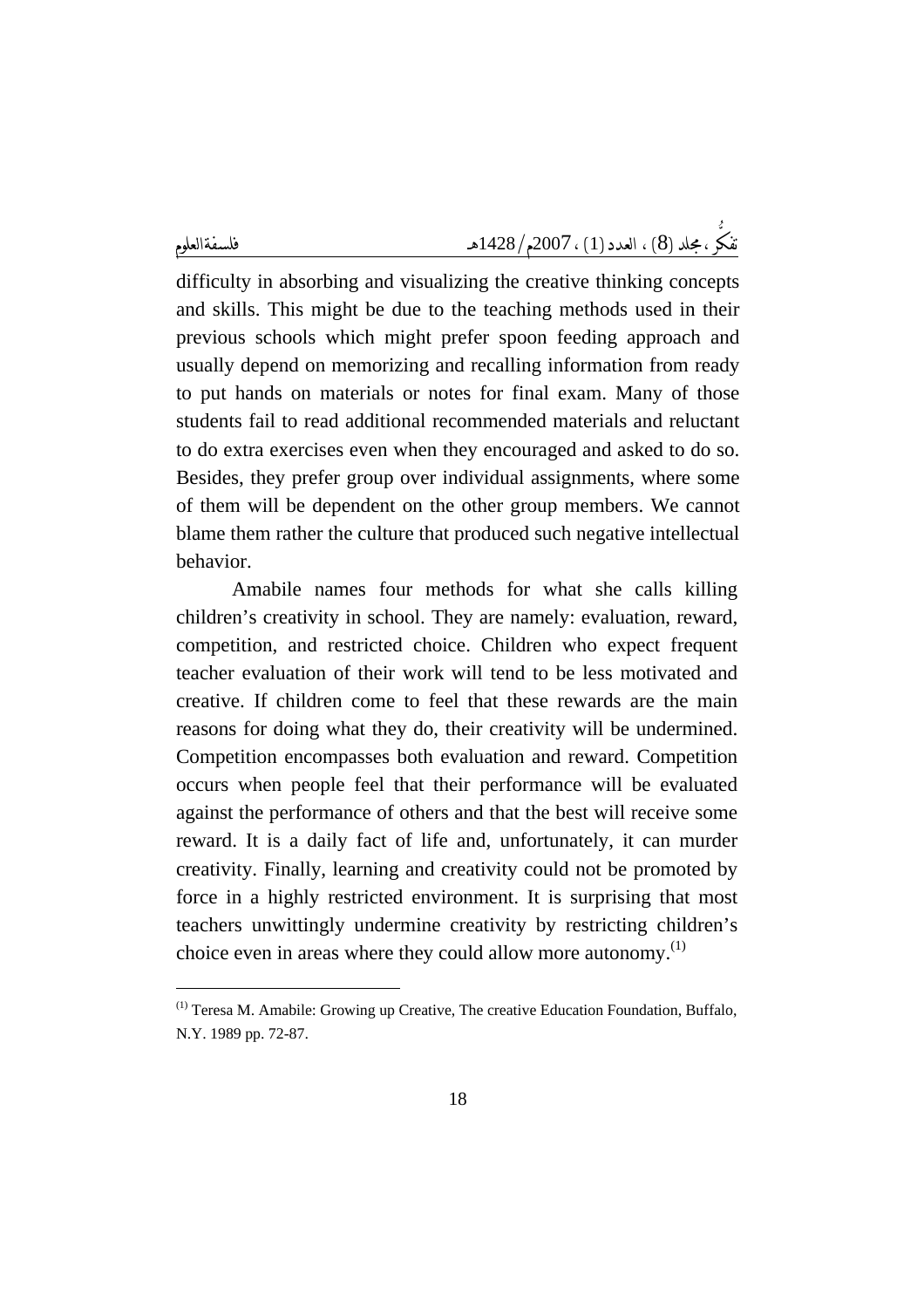Under Teacher Attitudes Amabile says that 'Research shows that teacher's orientation toward control can have a significant impact on children's intrinsic motivation. In one study, children showed low levels of motivation if their teachers were controlling, and high levels of motivation if their teachers allowed them more autonomy. It makes sense, then, to expect that there will be lower levels of creativity in classrooms with control-oriented teachers'.<sup>(1)</sup>

Professor Adams holds similar view in this respect, "Students from a school system in which grading is extremely important, and in which the professor or teacher is an extreme authority figure, sometimes have difficulty in adapting to design courses. They are often preoccupied with "What is the answer?" and "How do I ensure that I will get an  $A$ ?" – as well they should be, since their background has been exclusively oriented in such directions. The tragedy is that many foreign countries that need capable designers and problem-solvers suffer from such blocks. Academic risk-taking is somewhat of a taboo." $^{(2)}$ 

The problem can be in the way information is processed, Amabile explains, "It is possible, though, for creativity to be stifled by knowledge that is stored in the wrong way. One of the wrong ways for knowledge to be stored is rote learning, or memorizing facts without any sense of how they connect to each other. Such

 $(1)$  Ibid P.87

<sup>(2)</sup> Adams: Conceptual Blockbusting, p. 65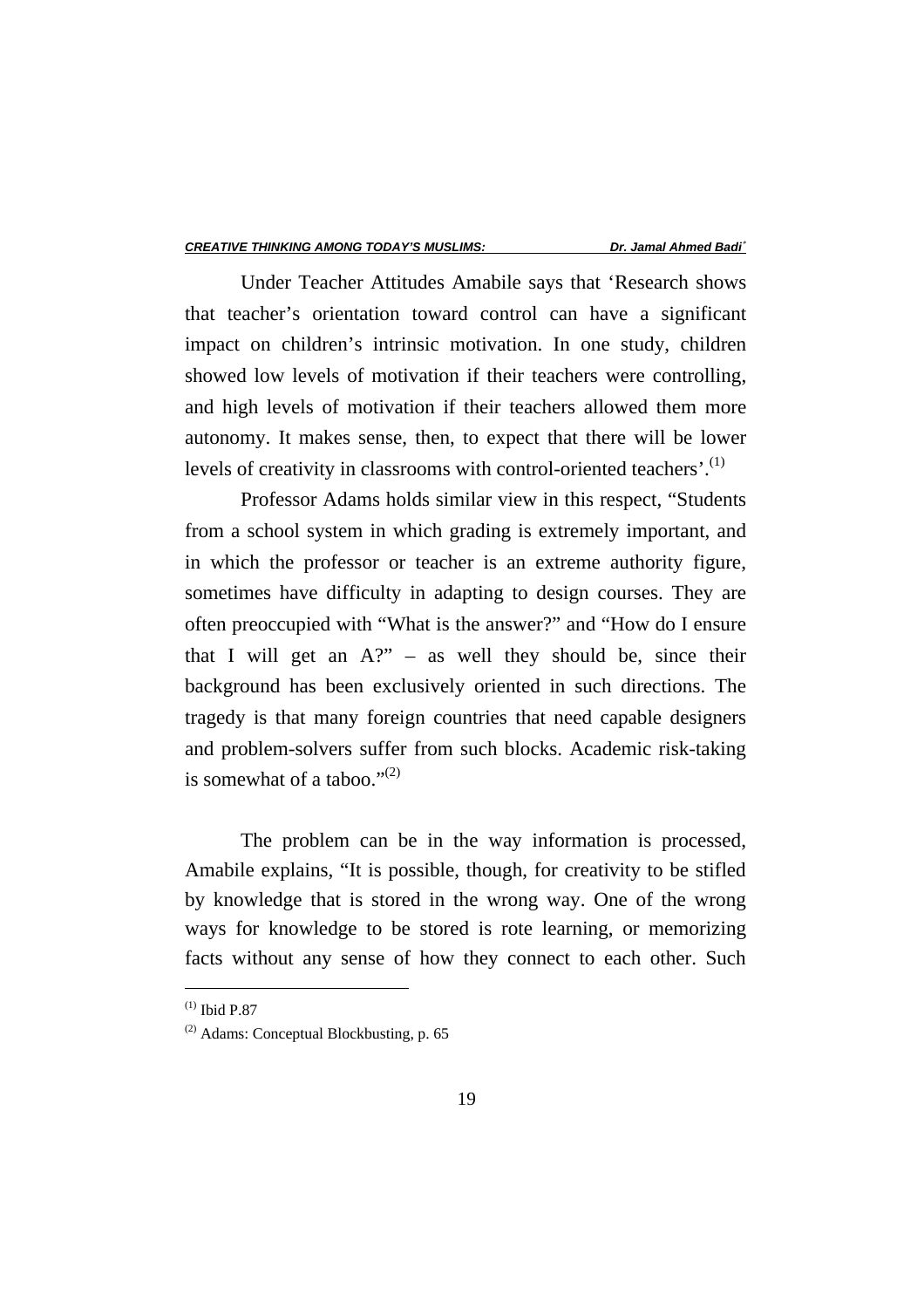knowledge may be very useful for getting grades on multiple-choice tests, but it will be nearly useless for turning out truly creative work."<sup>(1)</sup> Also: "Teachers are not the only creativity killers in school. Children can undermine each other's creativity through pressure to conform." $^{(2)}$ 

According to Dacey, it is deduced from researches that teachers' personality are characterized by 'authoritarianism'. 'Authoritarian want instant obedience from those "below" them... Dominance and subordination are the key factors in life for them'.<sup>(3)</sup> 'The whole educational system is involved. In addition, the question of why some school teachers are so authoritarian "and thus anticreative" still remains'.<sup>(4)</sup> 'Clearly, some people go into teaching in order to dominate others, and some people do it in order to help their students to flourish. That there may be more of the former seems to be evidenced by the decline we see in creative scores the longer children are in school'. $^{(5)}$  'What are parents and teachers to do when their potentially creative children chafe within the school system? One answer is to try to change that system, to make it flexible enough to accommodate a variety of learning styles and interests'.<sup>(6)</sup>

<sup>(1)</sup> Teresa M. Amabile: Growing up Creative, The creative Education Foundation. P.88.

<sup>(2)</sup> Ibid . P.89

 $^{(3)}$  John S. Dacey: Fundemental of Creative Thinking, Lexington Books, 1989. p.201

<sup>(4)</sup> Ibid. p. 202

 $(5)$  Ibid p.202

 $(6)$  Teresa M. Amabile: Growing up Creative p. 90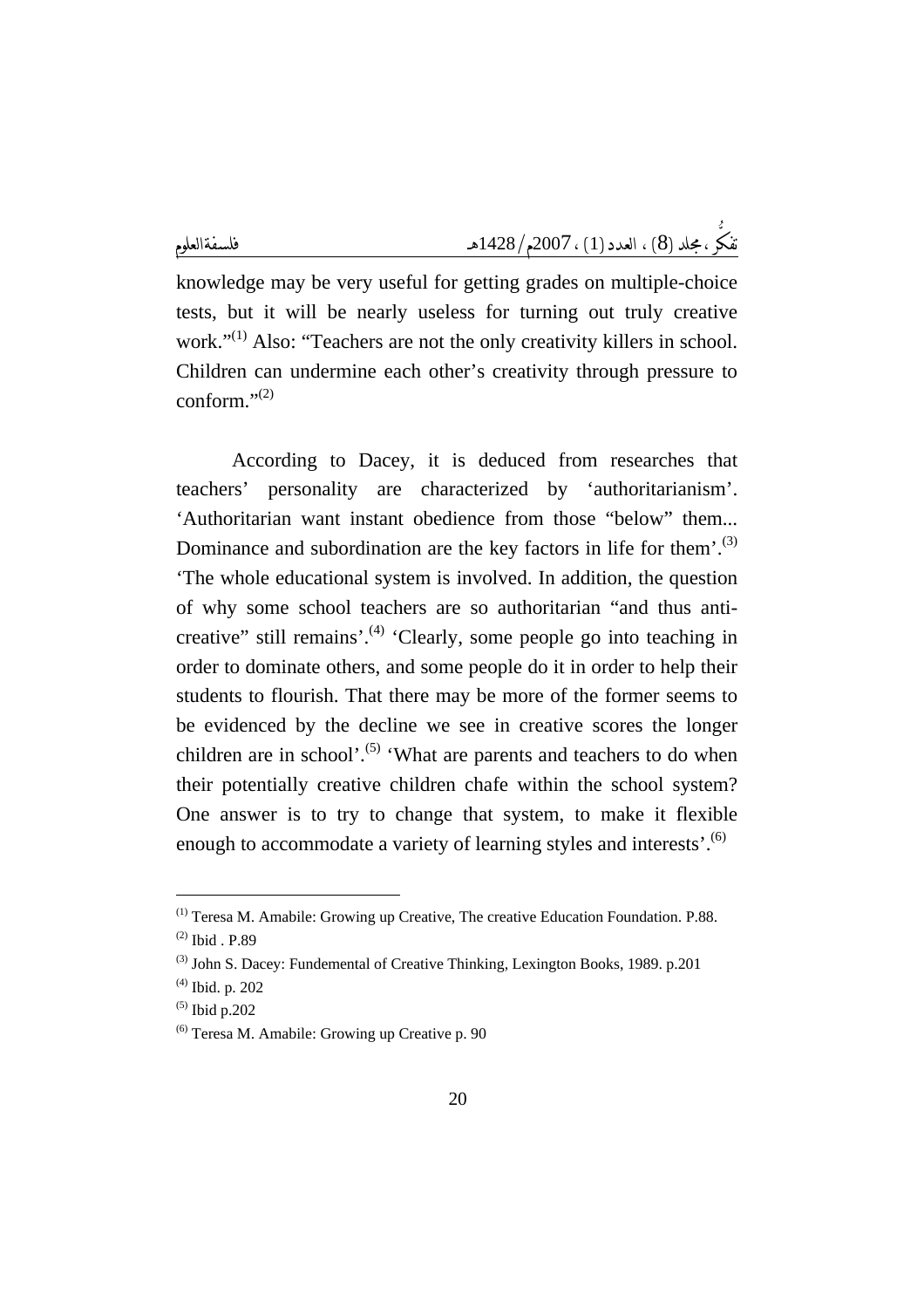Teachers should be trained to cultivate creativity in their students. Dacey reasoned that the teacher's inability to cultivate creativity probably results from deeply learned attitudes and values, and thus it would take substantial time and effort to overcome these unconscious biases." $^{(1)}$  "In more recent studies Oral and Guncer" "1993" reported that highly creative children were seen by Turkish teachers as being belligerent and defiant." $^{(2)}$ 

According to Copley, creativity-fostering teachers are those who:

- Encourage students to learn independently;
- Have a co-operative, socially integrative style of teaching;
- Do not neglect mastery of factual knowledge;
- Tolerate 'sensible' or bold errors:
- Promote self-evaluation:
- Take questions seriously;
- Offer opportunities to work with varied materials under different conditions;
- Help students learn to cope with frustration and failure;
- Reward courage as much as being right. $^{(3)}$

One of the strategies to enhance students' thinking in the West is to teach thinking skills to students. However, the most important strategy in my opinion was to infuse creative and critical thinking in

<sup>(1)</sup> John S. Dacey: Fundemental of Creative Thinking, Lexington Books, 1989. p.207.

 $(2)$  Copley p. 137

 $^{(3)}$  Copley: Creativity in Education p. 138, and more details on fostering creativity in classroom pp. 147-150.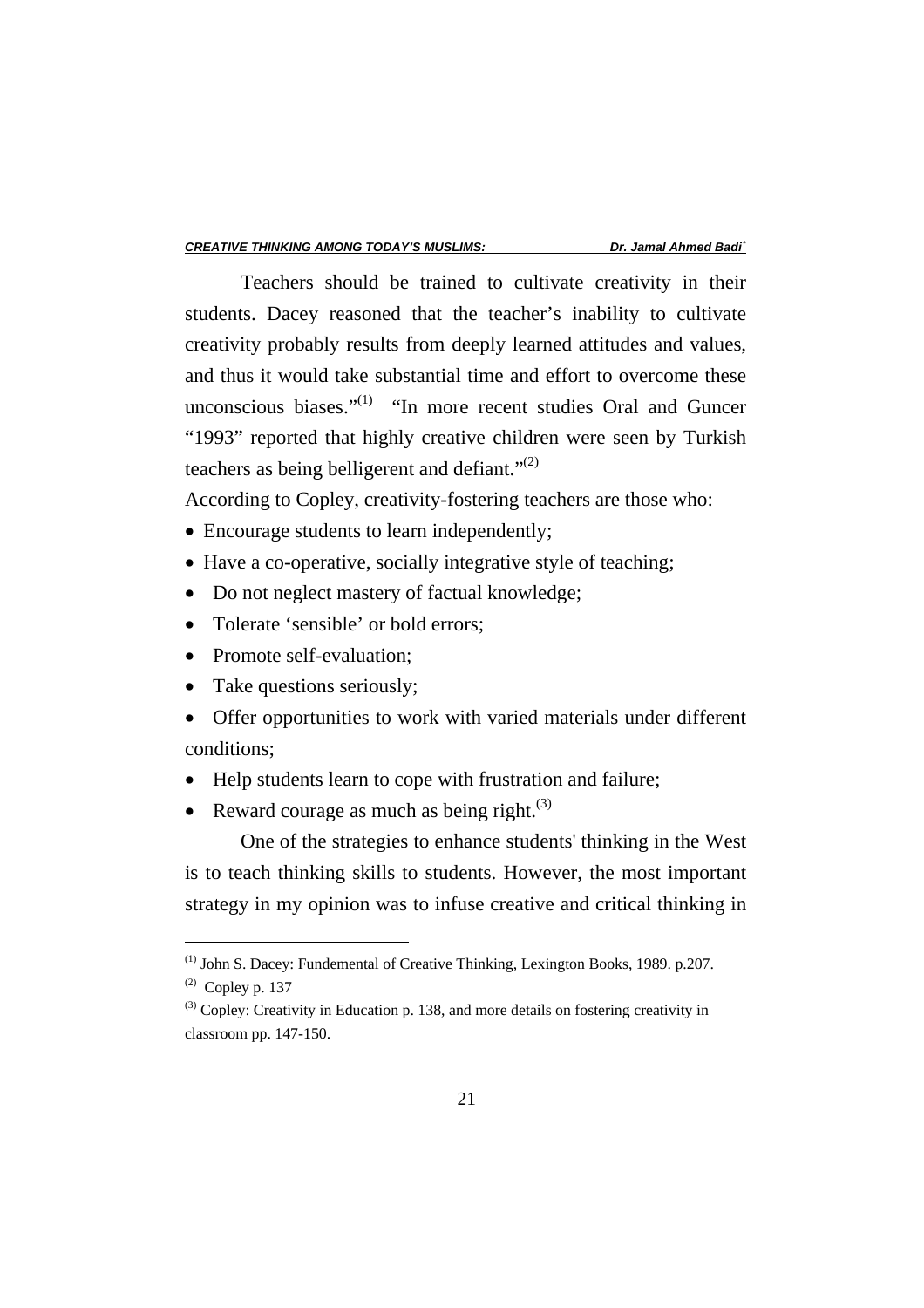both classroom and Curricula. The  $8<sup>th</sup>$ . International Conference on Thinking was dedicated to promote this mission in Singapore June 1997. Moreover, too many books were published for the same purpose. Among the good ones that I came across is, "Techniques for Teaching Thinking" by Arthur Costa and Lawrence Lowery.<sup>(1)</sup>

In their book, Costa and Lowery emphasize the importance of structuring classroom for thinking, teacher-initiated questions and directions that elicit thinking and learning, teacher response behaviors that support and extend thinking and learning, and using thoughtful language in the classroom.

In structuring classroom for thinking, it is of extreme importance that lecturers need to be aware of individual differences where different students need different classroom organizational patterns, "Some students learn best individually; some learn in groups." Not only that but also in terms of noise and quite, degree of the light, formal and informal settings, the need to move or to be stationary, less able students do better in highly structured learning situations where direct help is generous while more able students profit from less structured situations.(2)

Teachers can cause the students to think by carefully designing the syntax of questions and statements. The teacher's

<sup>(1)</sup> Midwest Publications, 1989. CA. U.S.A.

 $^{(2)}$  Ibid. p. 15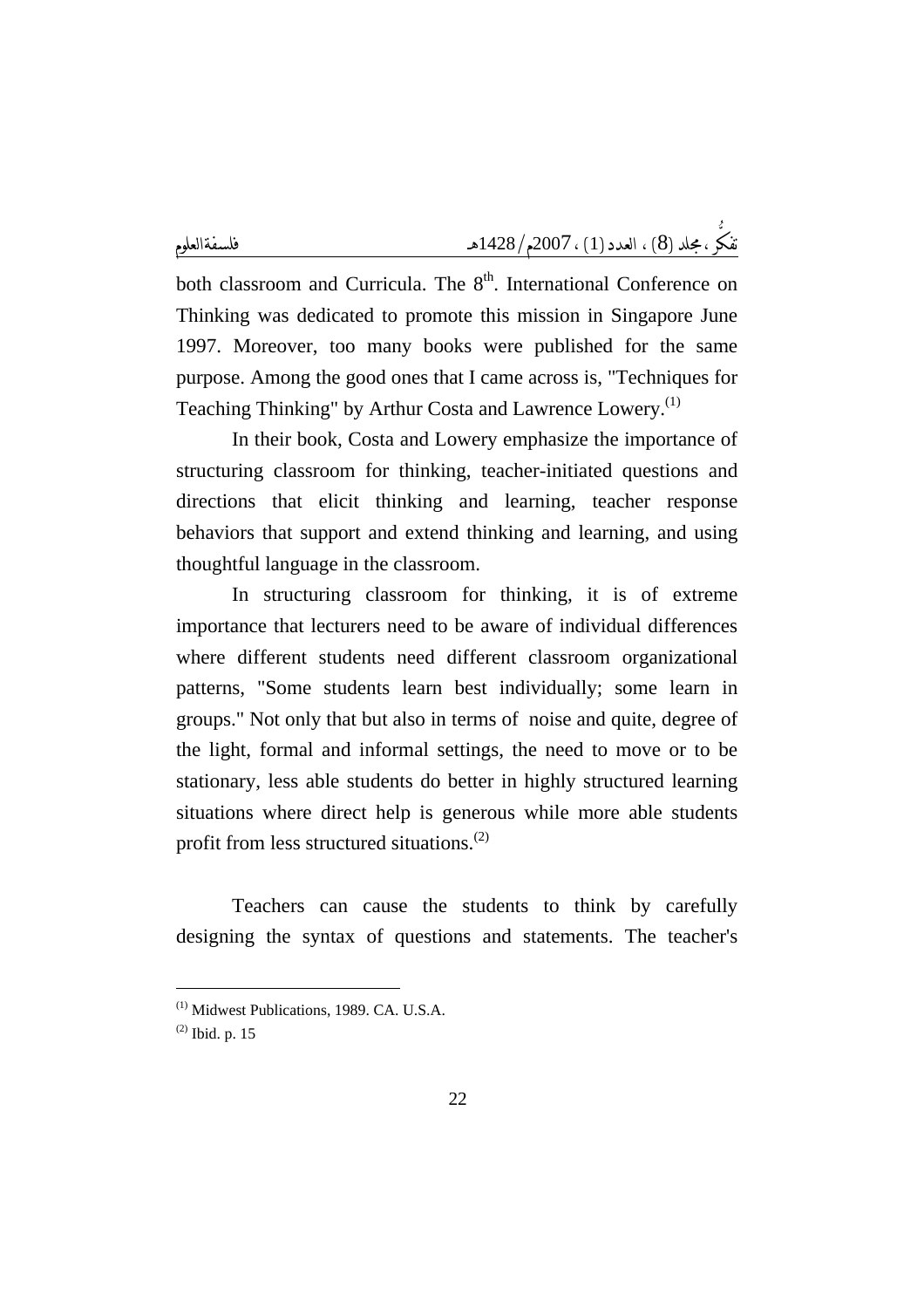manner of responding to students influence their development of self-concepts, their attitudes toward learning, their achievements, and their classroom rapport; greater than the teacher's questioning or directions.<sup>(1)</sup> The authors encourage what they call Open Responses such as waiting for one or two seconds after having asked a question before they call on another student, ask another question, or give the answer to the question themselves; being non-evaluative and nonjudgmental by passively or empathetically accepting students' responses, ideas, behavior or feeling; and by asking students to clarify their responses by seeking more information.<sup>(2)</sup>

The authors stress the fact that is central to the development of an individual's cognition. Thus teachers must learn how to embed in their everyday classroom language opportunities for students to hear cognitive terminology and be presented with day-to-day challenges to think.<sup>(3)</sup>

## **Environmental Barriers**

Professor Adams states that, 'all ideas require an environment that will produce the support necessary to bring them to fruition'.<sup>(4)</sup> Adams gives an account of what are the main elements of an environment that encourages creativity by saying that 'an

 $(1)$  Ibid pp. 33-34.

 $^{(2)}$  Ibid pp. 41-45.

 $^{(3)}$  Ibid. p. 53

 $(4)$  Adams, James, Conceptual Blockbusting,  $3<sup>rd</sup>$  Edition P.69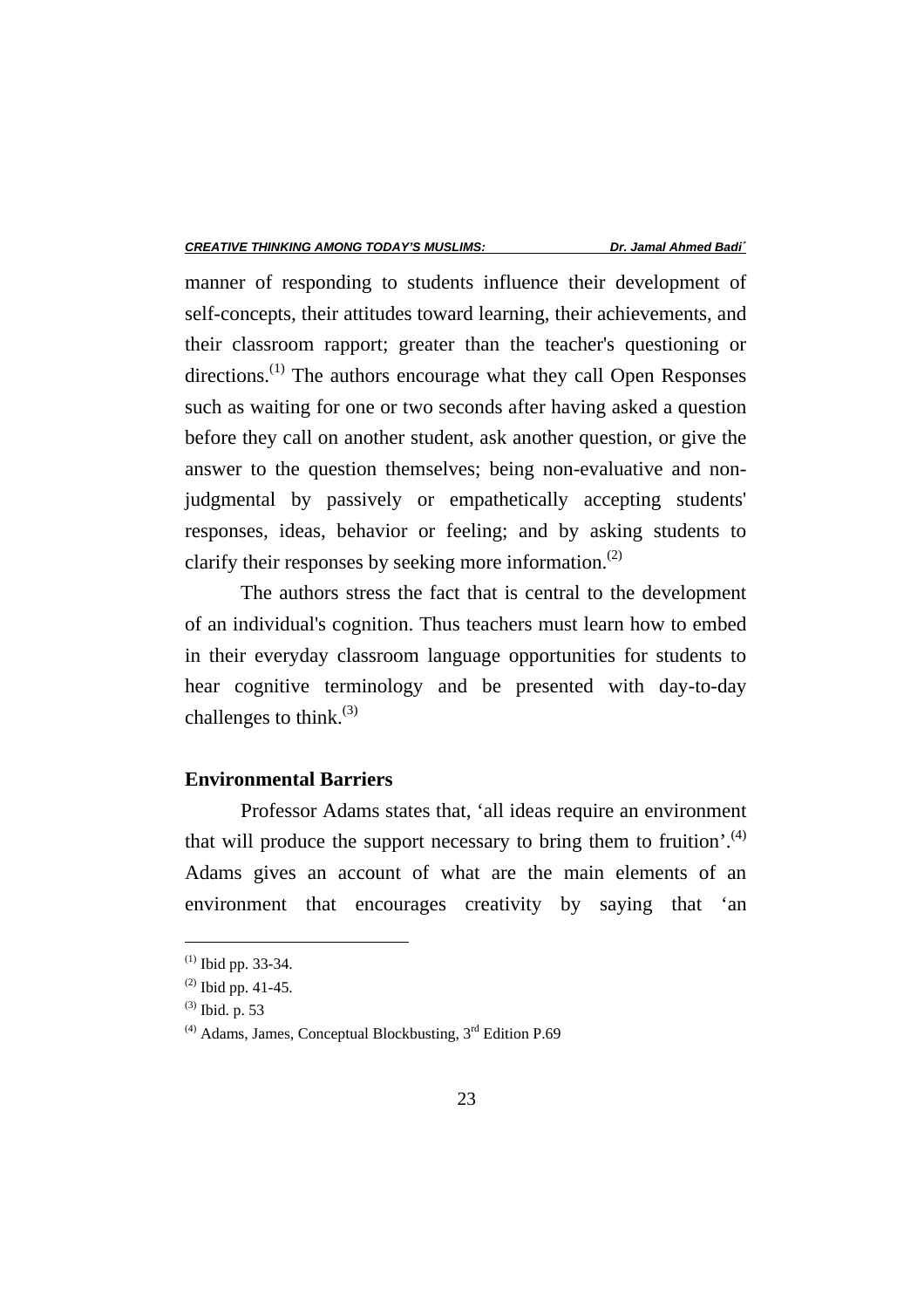atmosphere of honesty, trust, and support is absolutely necessary if most people are to make the best of their conceptual abilities'.<sup>(1)</sup> He explains that:

'Most people are not happy with criticism and, to make matters worse, are somewhat unsure of the quality of their own ideas. They therefore, require a supportive environment in which to work. One of our most serious problems with students in design classes is that they hesitate to expose ideas about which they are unsure, not only to the faculty, but also to each other. Since many of their creative ideas fall into this not-sure category they hesitate to reveal them. We have to convert the class into a friendly, non- competitive, interactive situation in which people will take the risk of exposing their most impractical ideas to each other. Competition and lack of trust destroy such supportive environment<sup> $(2)$ </sup>

Bringing ideas to action is even more difficult and harder job in a non supportive environment according to Professor Adams. He considers that lack of physical, economic, organizational support to bring ideas into action is also another common problem. New ideas are typically hard to bring into action. A great amount of effort is involved in perfecting an idea and then selling it. Many conceptual

 $(1)$  James Adams: Conceptual Blockbusting,  $3<sup>rd</sup>$  Edition, p. 67.

 $(2)$  Ibid P.68.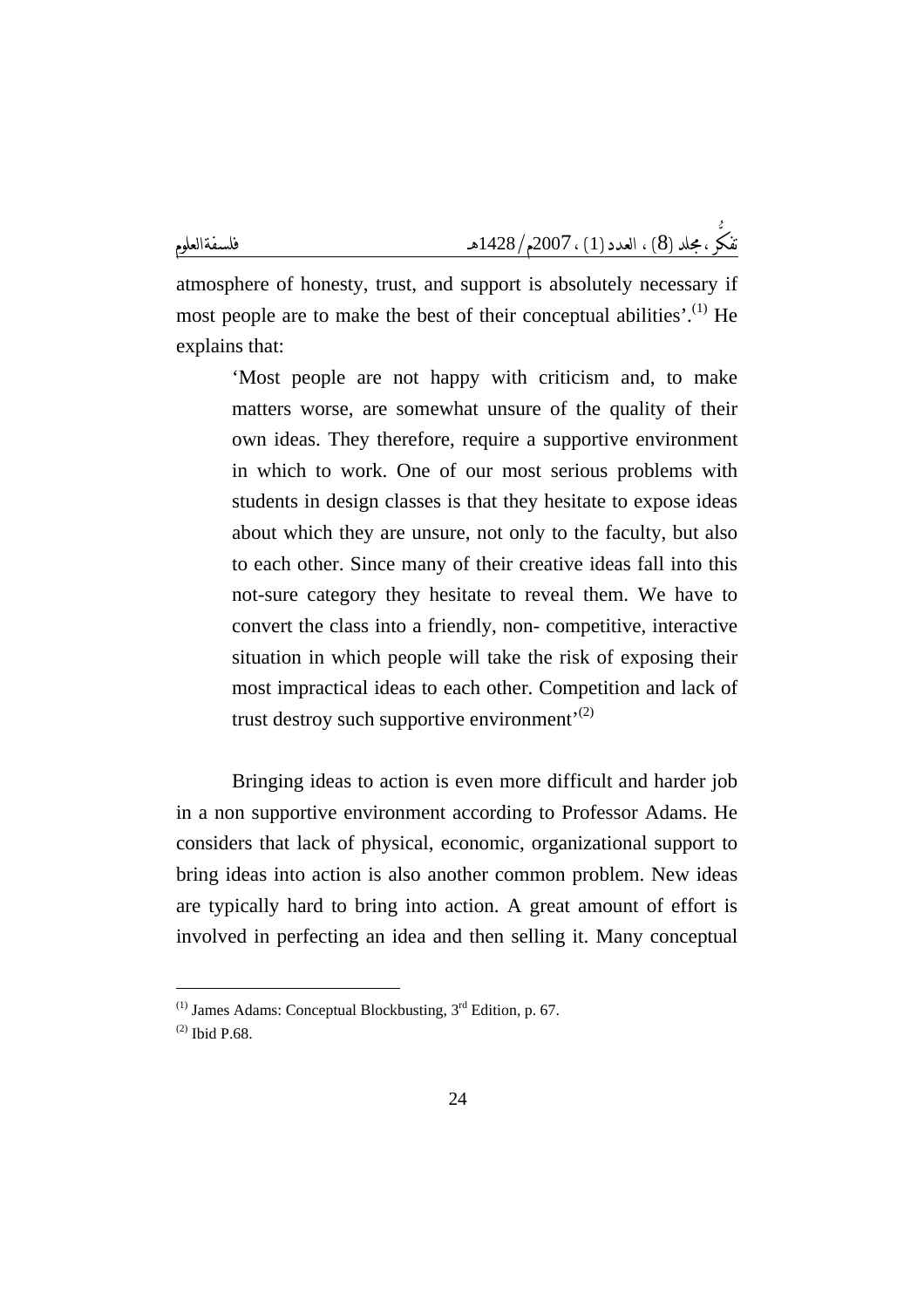breakthroughs in science, for instance, have taken years of work to validate to the point where they would elicit interest from others in the scientific community. Even after the idea is fleshed out into a believable and complete form, it must be sold to an often skeptical world. This may require money and time. In addition, he concludes: "Lack of patronage is a very effective environment block." $(1)$ 

How to create an environment that kills innovation and creativity? Many authorities intentionally or unintentionally demoralize employees and do not welcome or appreciate new ways of doing things: Professor Patricia "1998"(2) has listed the following factors:

- 1) Negative attitude toward ideas that come from below
- 2) Too many approval levels "too many hierarchical authority".
- 3) Traditional recognition.
- 4) We know every thing attitude.
- 5) I think you do attitude.
- 6) Do as I say, not as I do.
- 7) Loafing attitudes, loafers are parasites; they take the advantages of other work.

 $(1)$  Ibid P. 69

<sup>(2)</sup> Patricia Digh."1998". The Next Challenge: Holding People Accountable. *Human Resource Magazine*. pp. 60-70.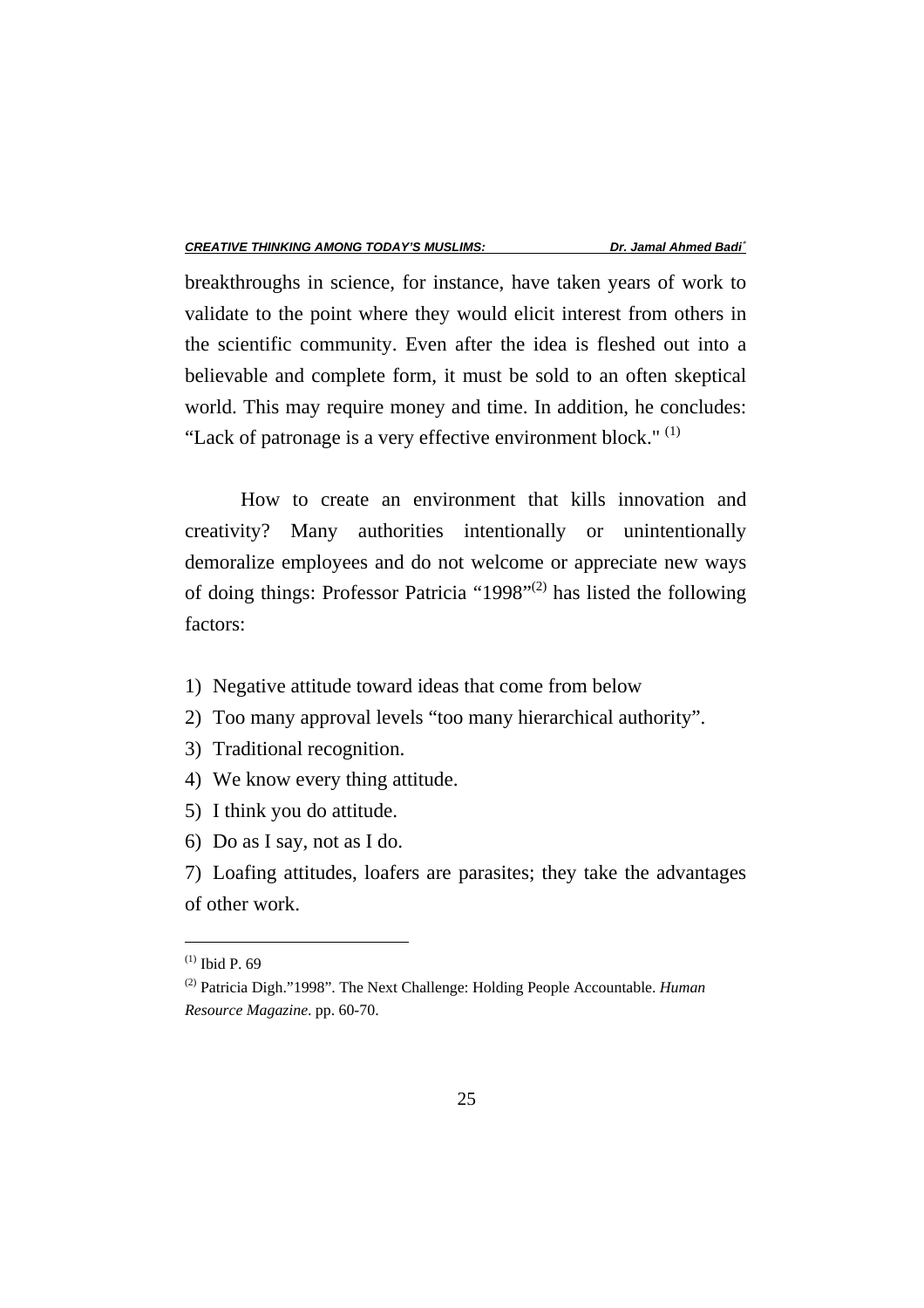It can be concluded that what applies to one community in this respect, applies to others as well, even though cultures may vary in terms of degree of those barriers. It can be said that in the Muslim World the situation is even worst.

## **Views of Contemporary Muslim Scholars**

In this part, I will be introducing the views of three contemporary scholars regarding the revival or reforming the Islamic Thought. These scholars are from different regions of the Muslim World. One is from the subcontinent, another from the Western part of the Muslim World, and the third from the Eastern part respectively. It is so amazing and interesting that these scholars looked at the situation of Muslims from different angles and aspects, as we will see later in this paper. This lead us to treat their views as complementary views.

#### *A. The view of Muhammad Iqbal*

Iqbal, holds a similar view of Edward de Bono and other Western intellectuals where they considers philosophy and the dominance of critical thinking as a contributing factor to hindering creativity. Iqbal states:

While Greek philosophy very much broadened the outlook of Muslim thinkers, it, on the whole, obscured their vision of the Qur'an. Socrates concentrated his attention on the human world alone. To him the proper study of man was man and not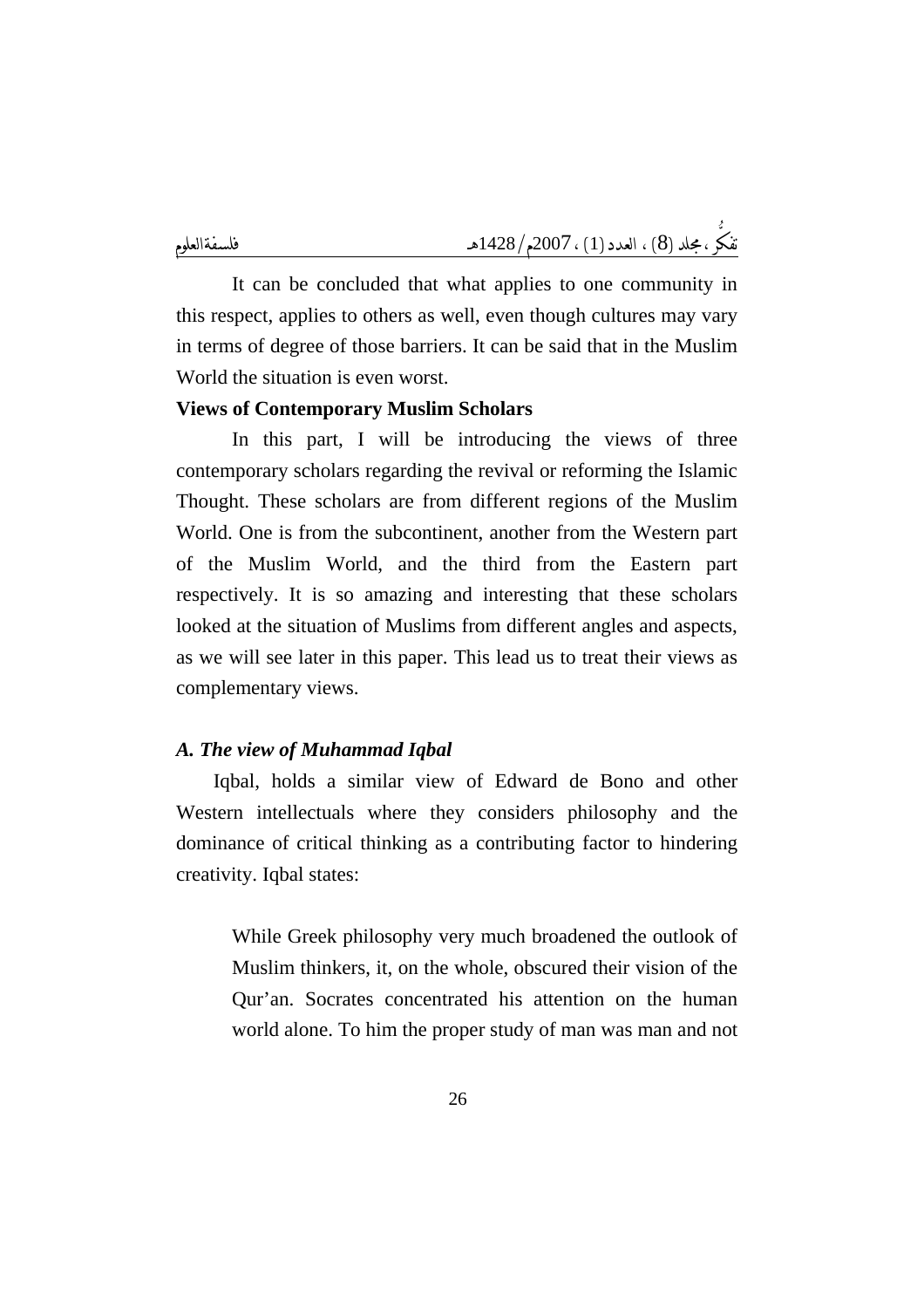the world of plants, insects, and stars. How unlike the spirit of the Qur'an, which sees in the humble bee a recipient of Divine inspiration and constantly calls upon the reader to observe the perpetual change of winds, the alteration of day and night, the clouds, the starry heavens, and the planets swimming through infinite space! As a true disciple of Socrates, Plato despised sense-perception which, in his view, yielded mere opinion and no real knowledge. How unlike the Qur'an, which regards 'hearing' and 'sight' as the most valuable Divine gifts and declares them to be accountable to God for their activity in this world. This is what the earlier Muslim students of the Qur'an completely missed under the spell of classical speculation. They read the Qur'an in the light of Greek thought. It took them over two hundred years to perceive – though not quite clearly – that the spirit of the Qur'an was essentially anti-classical, and the result of this perception was a kind of intellectual revolt, the full significance of which has not been realized even up to the present day. $^{(1)}$ 

Even if the emergence of certain sects was to defend Islam, however, by using the Greek weapons to do so led to negative

 $<sup>(1)</sup>$  Allama Muhammad Iqbal: The Reconstruction of Religious Thought in Islam.  $2<sup>nd</sup>$ .</sup> Edition. Institute of Islamic Culture, Lahore. 1989. p. 3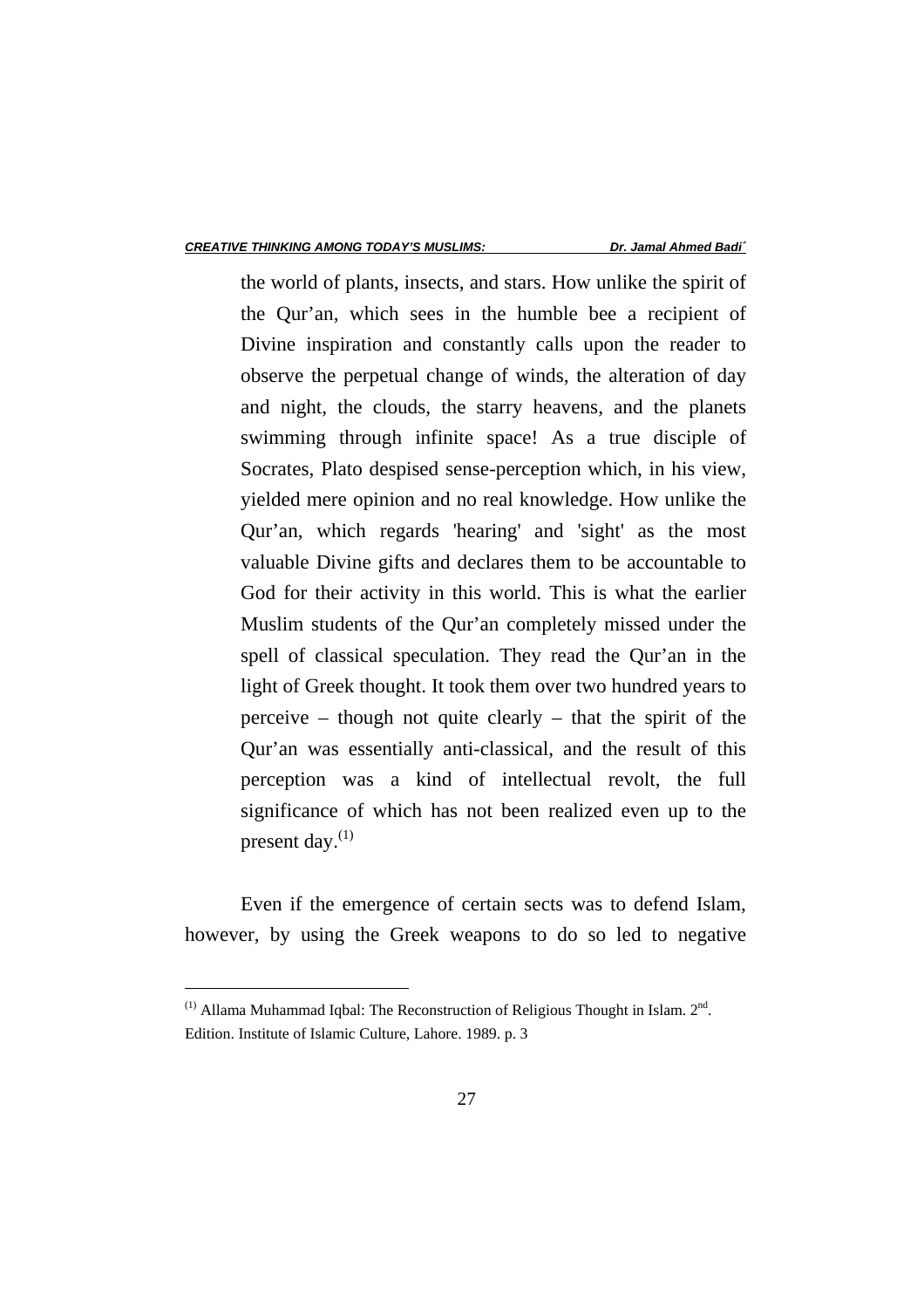attitudes. "On the whole, the object of the Asharite movement was simply to defend orthodox opinion with the weapons of Greek dialectic. The Mu'tazilah, conceiving religion merely as a body of doctrines and ignoring it as a vital fact, took no notice of nonconceptual modes of approaching Reality and reduced religion to a mere system of logical concepts ending in a purely negative attitude." $(1)$ 

This caused many Muslim thinkers not being aware of the main purpose of the Qur'an and fail to maintain the Islamic Civilization and its contribution to science. He states, "The main purpose of the Qur'an is to awaken in man the higher consciousness of his manifold relations with God and the universe." After quoting many verses from the Qur'an, he deduces that:

The point of these verses is that man is endowed with the faculty of naming things, that is to say, forming concepts of them, and forming concepts of them is capturing them. Thus, the character of man's knowledge is conceptual, and it is with the weapon of this conceptual knowledge that man approaches the observable aspect of Reality. The one noteworthy feature of the Qur'an is the emphasis that it lays on this observable aspect of Reality." Having quoted few

 $(1)$  Ibid p. 4.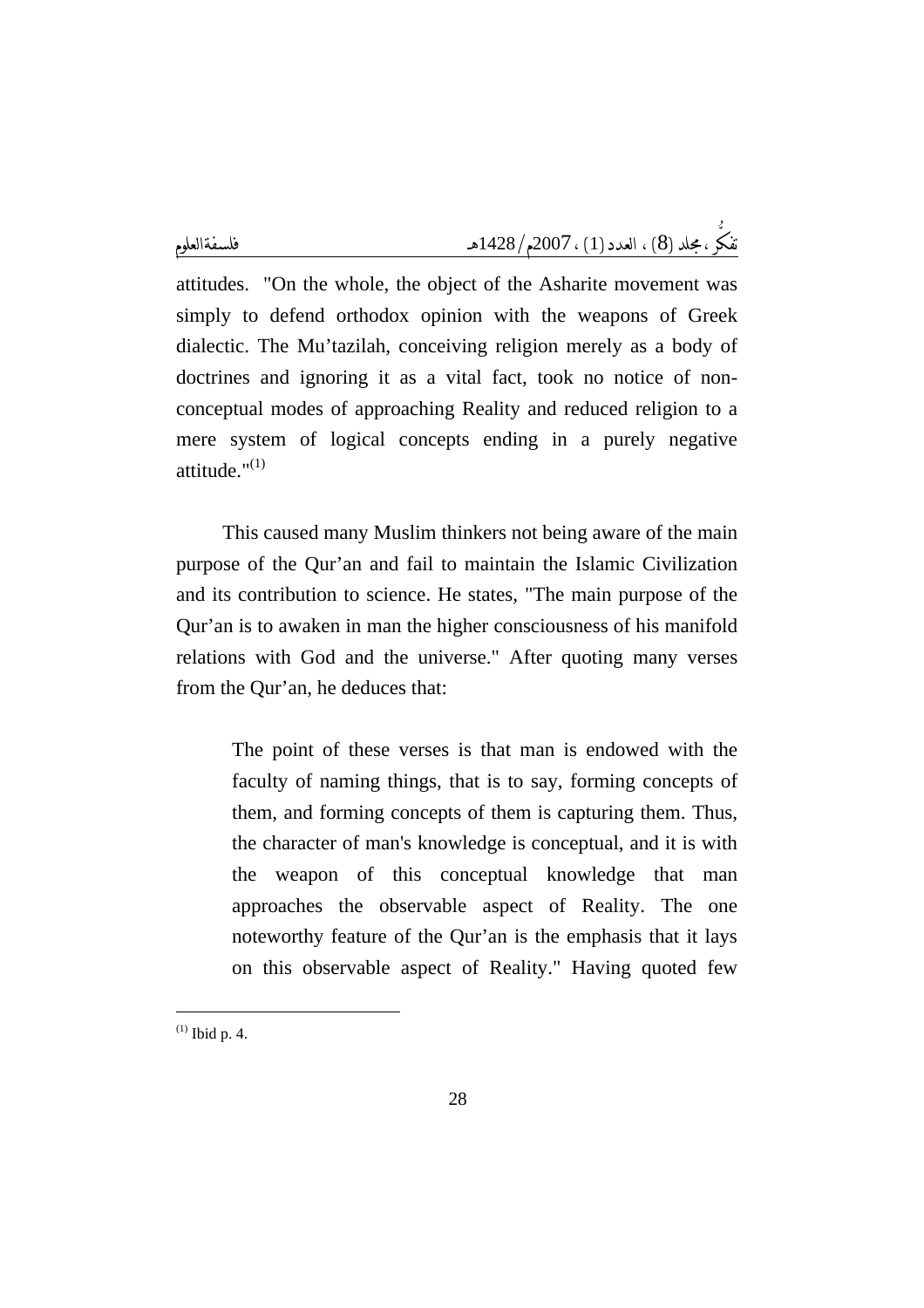other verses he continues: "No doubt, the immediate purpose of the Qur'an in this reflective observation of Nature is to awaken in man the consciousness of that which Nature is regarded a symbol. But the point to note is the general empirical attitude of the Qur'an which engendered in its followers a feeling of reverence for the actual and ultimately made them the founders of modern science. $(1)$ 

#### *B.The view of Malik Bennabi*

Bennabi who is one of the most well known contemporary Muslim intellectuals discussed the issue of how Islam encouraged thinking –as a response to the Orient lists misconceptions- by asking the following question: "We should inquire whether the Qur'an was able to bring about in the Muslim society an environment suitable for the scientific spirit and to spark of the psychological impetus necessary for the acquiring and disseminating knowledge?" $^{(2)}$ According to Bennabi the answer to that question is: "The Qur'an was definitely able to create a new intellectual atmosphere conducive to the progress of different disciplines of sciences." $(3)$ 

 Malik Bennabi has another significant input regarding *tafakkur* that is the need for generating ideas in a society as a

 $^{(1)}$  Ibid p. 11.

<sup>(2)</sup> MÉlik Bin NanÊ: 'Intaju al-MustshriqÊn, (Cairo: Maktabat 'AmÉr, 1970), p.34

 $^{(3)}$  Ibid p.37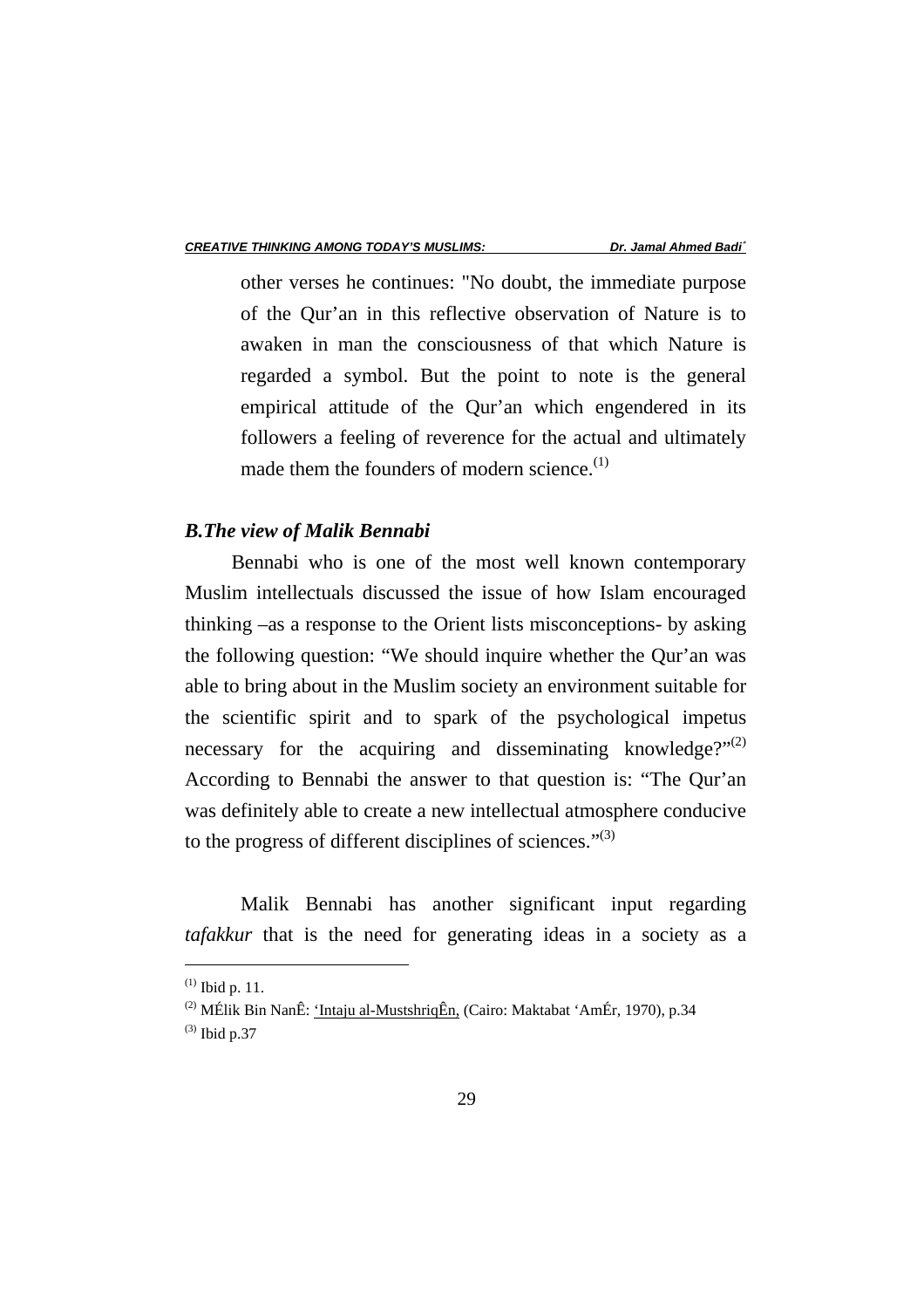prerequisite for civilization. Lack in ideas leads to disasters and the decline of progress. He asserts: "We must consider the following truth: what befalls a society at critical turning points of its history is not the paucity of its material objects but the poverty of its ideas." $(1)$ 

 It is as if Malik anticipated the challenges of globalization faced by Muslims today when he pointed out that a society can never build its own progress with imported neither with imposed ideas by saying: "A society that does not create its fundamental ideas cannot produce what it needs for consumption nor it can produce what it needs for its industry.

 A society will never build itself by imported ideas or by ideas imposed on it from outside."<sup>(2)</sup> It has to be noted that these quotations on the realm of ideas are related to Bennabi's view concerning cultural reconstruction and civilizational renaissance. According to him each nation aiming at achieving civilizational renaissance should have its own ideas and essential values which are extracted and based on its cultural resources and principles related to all life endeavors. In that, regard El-Mesawi states:

Bennabi considers that each society has a set of core or master ideas which constitute the centre of polarization for its vital energies. Thanks to the creative rapport, which a society

 $(1)$  Ibid p. 27

<sup>(2)</sup> Ibid p. 62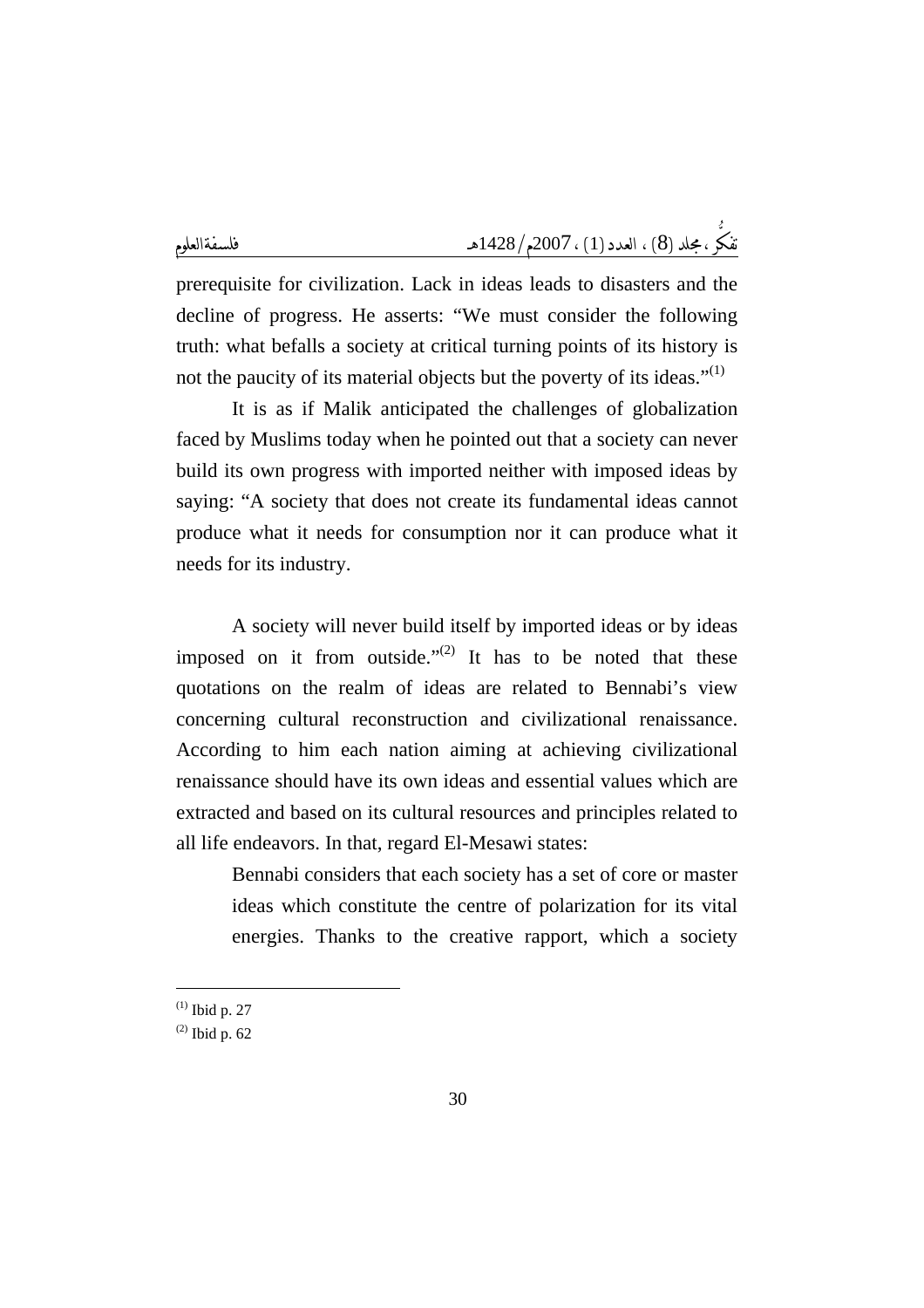establishes with its master ideas, it is able to produce what Bennabi calls expressed ideas. The function of this category of ideas is to project the master ideas in different spheres of life, thus ensuring the society's cultural authenticity and continuity in history as well as its ability to cope with the circumstances of its historical development. Conversely, human society's disintegration and cultural degeneration results from the break-up of such creative rapport in such a manner that its expressed ideas become mere ersatz "PI: 48/45" or dead ideas "ibid, 556/2" whose damaging impact is aggravated by the intrusion of deadly ideas. In Bennabi's frame of analysis, deadly ideas are those ideas which are borrowed from a different civilizational context and which are not subjected to any process of critical and creative adaptation and assimilation according to the society's archetypes or master ideas "ibid., 129L125".<sup>(1)</sup>

#### *C.The View of Professor Abdul Karim Bakkar*

 $\overline{a}$ 

According to Professor Bakkar, one of the contemporary prominent and well versed linguist and educator in order to overcome contemporary challenges there are two main tasks: the task of dealing properly with the Islamic Heritage, and the task of dealing

<sup>(1)</sup> Mohamed Tahir El-Mesawi: A Muslim Theory of Human Society; an investigation into the Sociological Thought of Malik Bennabi "Malaysia, 1998, Thinker's Library SDN BHD", pp. 157-158. For more insights on this issue see pp. 125-129.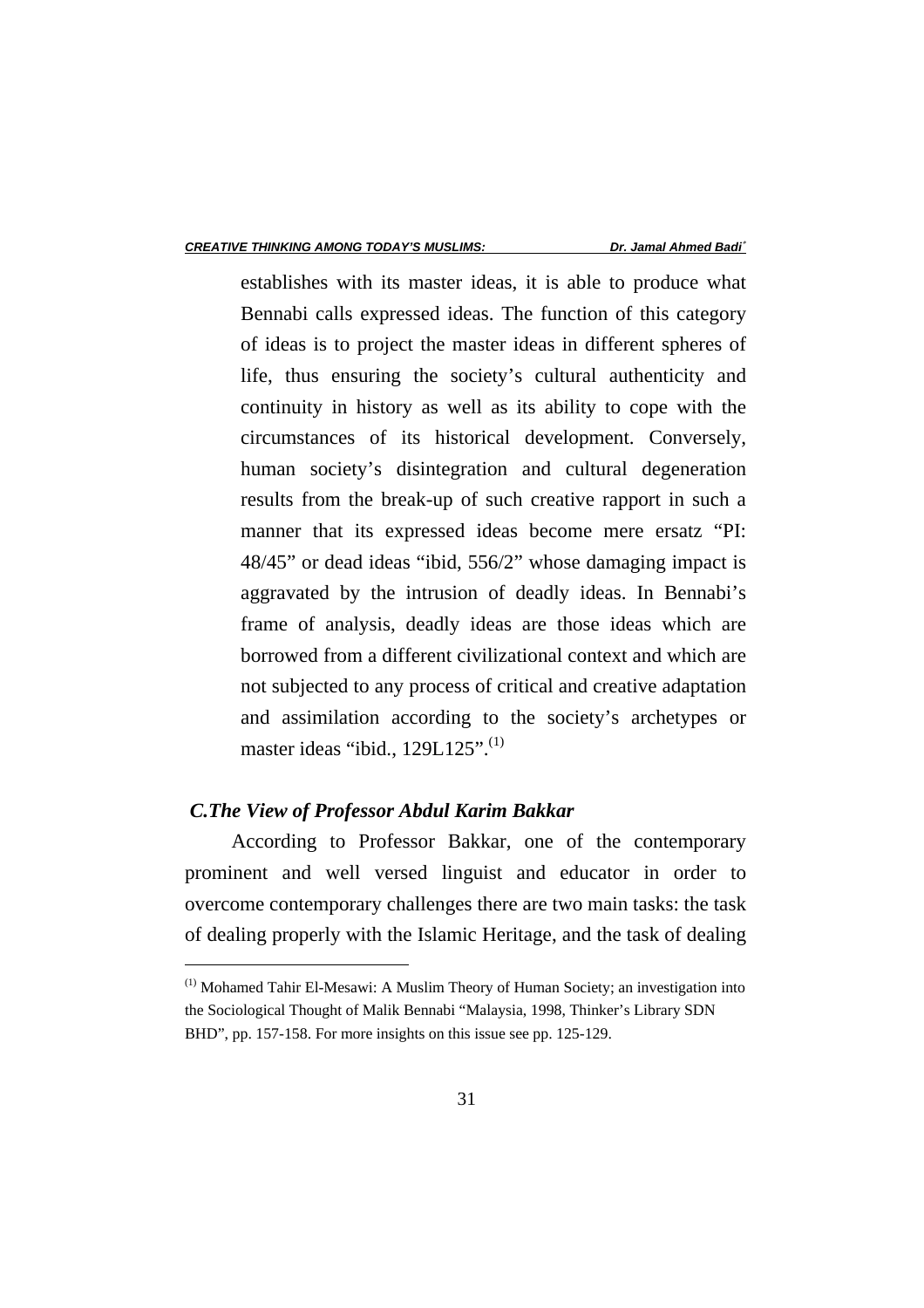properly with the Western thought. The right approach in dealing with the Islamic Heritage can be summarized as the following:

- To exploit the rich experience, methods, and models of our Heritage that can help us to regulate our contemporary affairs and building Islamic civilization.
- To be inspired, enlightened, and motivated by its great events and lofty experiences to pursue great achievements. Attention should be drawn to the essence rather than to forms and temporary systems of its Heritage.
- To transcend what was fulfilling immediate needs, what reflected a temporary crisis, what was a wrong response, what was due to wrong planning, or a misinterpretation of Islam, or an outcome of an atomomistic view to certain issues and problems.
- To draw lessons from both success and shortcomings that existed in our Heritage in order to avoid repeating the same pitfalls that led this Umaah to relinquish its leading position.
- To analyze and critically evaluate an inherited experience overburdened with so many severe problems.

At the other end, the Islamic thought experiences extreme pressures imposed by other cultures that created cotemporary civilizations. Most Muslim intellectuals made an effort to reconcile between both Islamic and Western Thoughts. This took different forms, where at one end we have the elimination of major portions of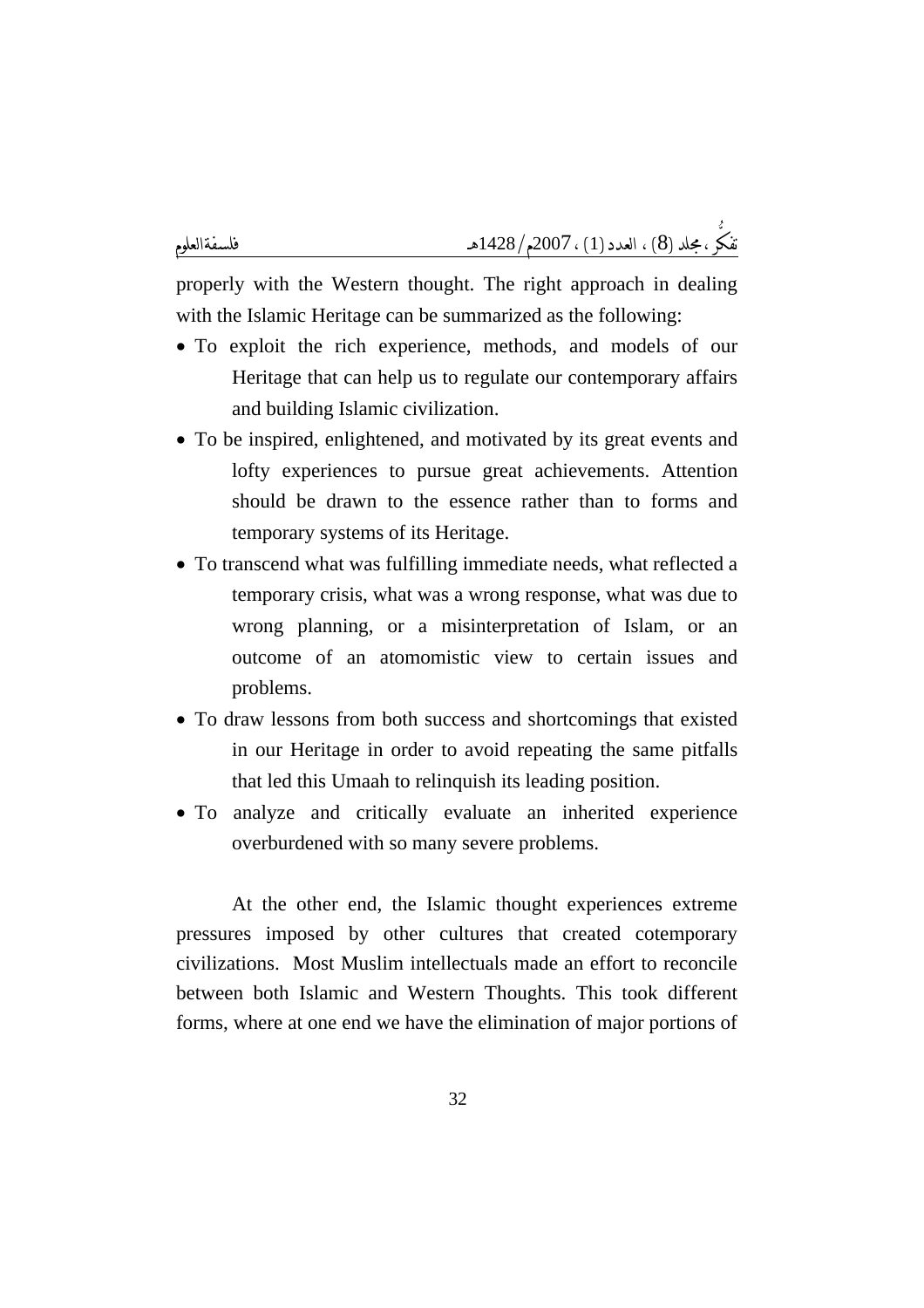our Heritage, and the call for Islamization of knowledge at the other end.

These approaches assumes that what we are trying to cope with is stable, and the derived concepts and premises from our Heritage and civilization are final. Hence, the attempt to reconcile both paradigms. Both assumptions are wrong. Culture as a whole, is complicated and it is a mix of principles, circumstances, development, symbols, challenges and various balances which does not accept integration in its deep structures level.

What we need to do to step over our present situation is to establish a creative status that integrates past experiences and contemporary challenges and needs within one cultural frame which is extracted from the divine method and our significant Heritage and civilization which in turn enables us to produce new cultural forms and models that fulfill our needs and aims and set at the same time a universal models for others to emulate and follow  $(1)$ .

#### **Conclusion**

 $\overline{a}$ 

The paper discussed compared and analyzed the external barriers to creativity in both Western and Muslim societies. Culture has a strong influence on the way people think. It may hinder creativity and become an obstacle. One way to overcome

<sup>(1)</sup> Abdul Karim Bakkar: Min Ajli InÏilaqa ×aÌÉriyah ShÉmilah, "RiyaÐ, 1415 AH, Darul Muslim" pp. 36-42, 127-128.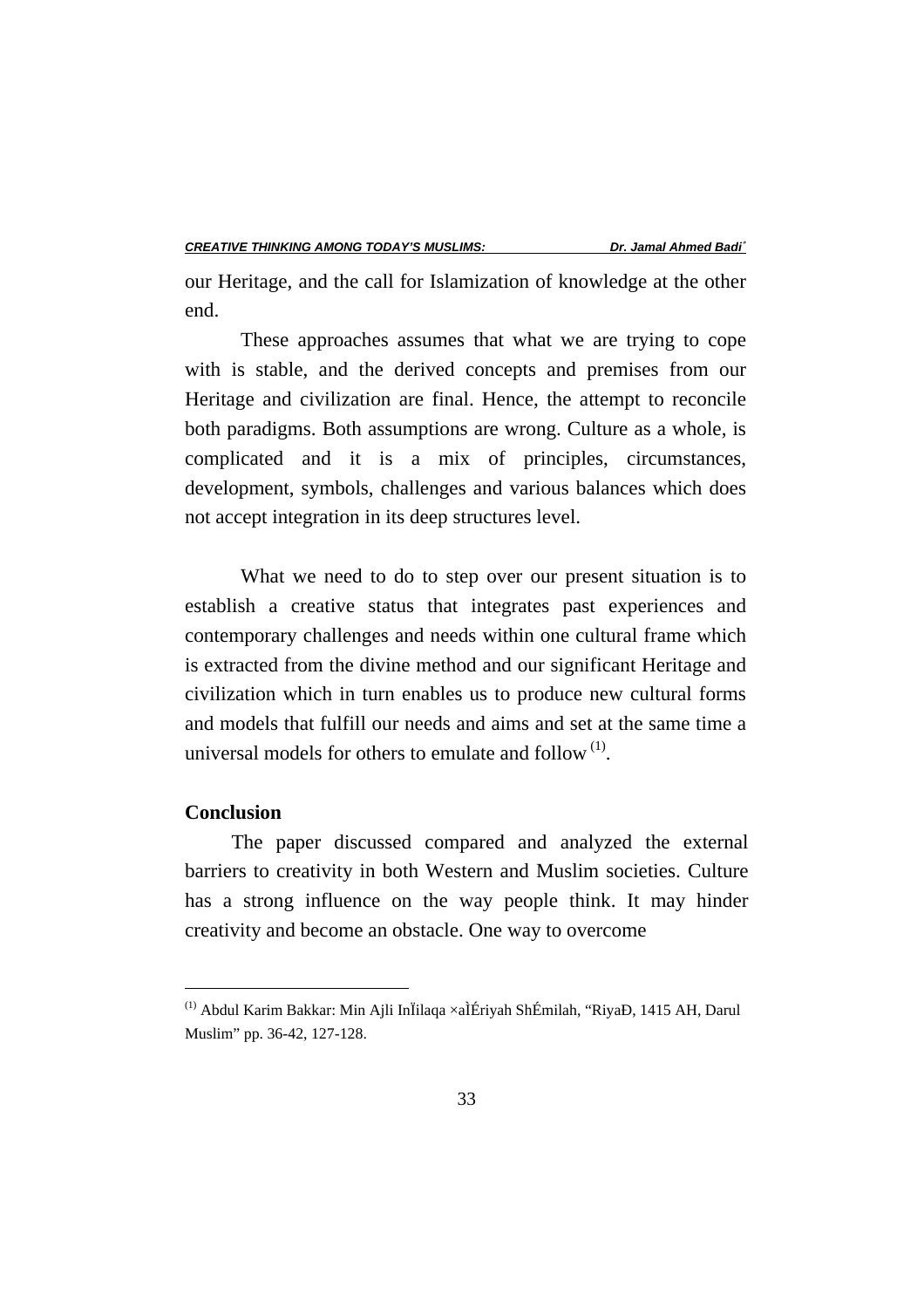this barrier in Muslim world is to promote the good understanding of the Islamic Worldview which highly encourages creativity. Educational system is another area that requires more attention to turn it into a motivating factor towards producing creative students. Furthermore, it is necessary to build an encouraging environment for supporting and fostering creative efforts in the Muslim communities.

There is an agreement among Muslim scholars that the Muslim Ummah is encountering many contemporary challenges most of which are related to culture, education and environment and provided specific strategies and means to overcome these challenges. It is the responsibility of the Educational and Intellectual Institutions in the Muslim World to pick up these insights and ideas and work on them to bring them about and turning them into realities as an effort to improve the Muslim World and take a step towards reforming the Islamic civilization.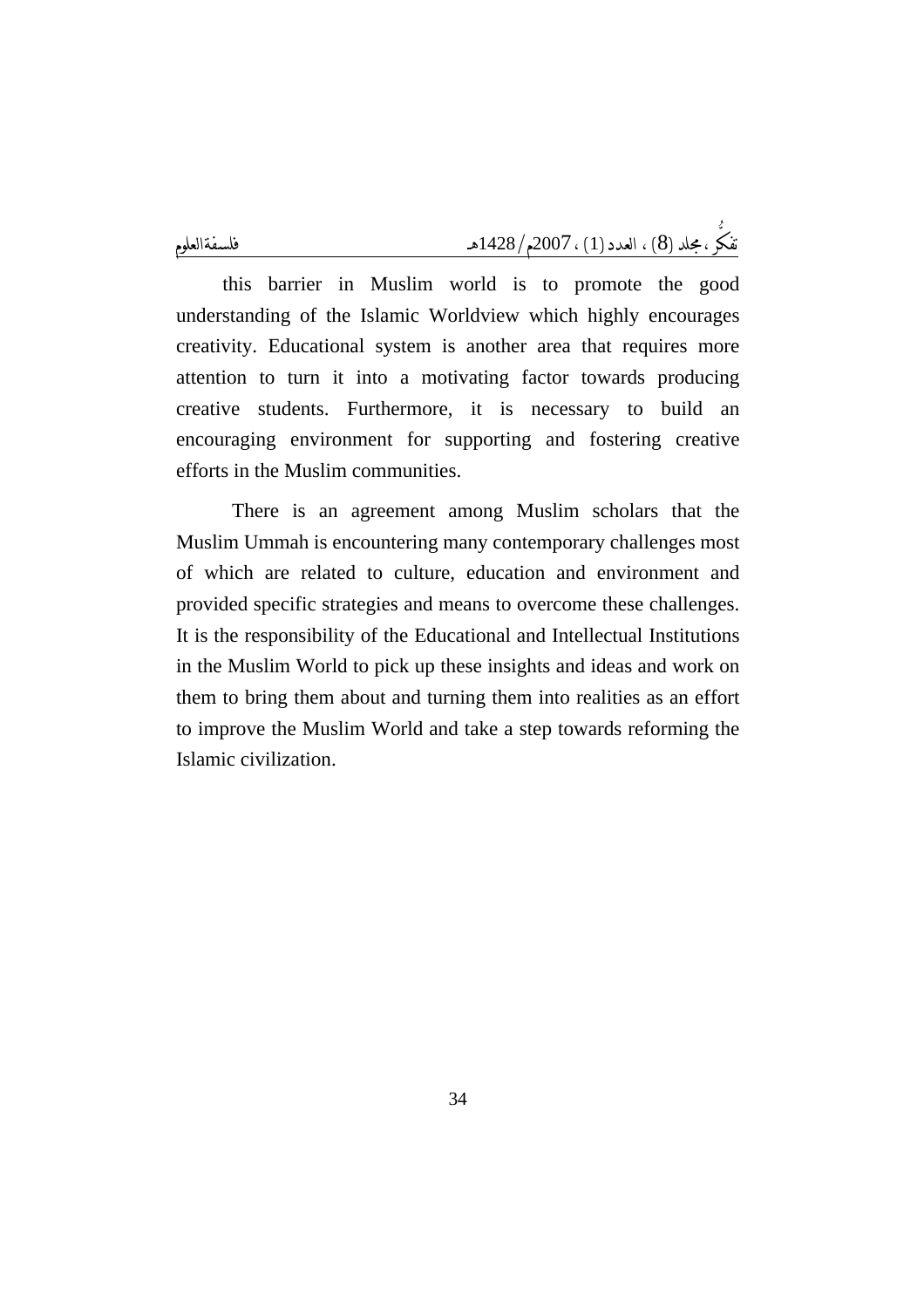## **References**

- 1. Arthur, J. Copley: Creativity in Education & Learning, Kogan Page, U.K. 200.
- 2. Adams, James, Conceptual Blockbusting,  $3<sup>rd</sup>$  Edition
- 3. Allama Muhammad Iqbal: The Reconstruction of Religious Thought in Islam.
- 2<sup>nd</sup>. Edition. Institute of Islamic Culture, Lahore. 1989. Abdul Karim Bakkar: Min Ajli InÏilaqa ×aÌÉriyah ShÉmilah, "RiyaÐ, 1415
- AH, Darul Muslim"

4. Copley: Creativity in Education, and more Details on Fostering Creativity in Classroom pp. 147-150.

- 5. Gary stresses in his book "Creativity For Ever": Addison-Wesley, USA, 1974, 76, 79, 86 and 1993.
- 6. Gary Davis: Barriers to Creativity and Creative Attitudes, Encyclopedia of Creativity, 1999, ACADEMIC PRESS, Handbook of Creativity pp.
- 7.Jamal Badi and Mustapha Tajdin: Creative Thinking: An Islamic Perspective.
- IIUM Research Centre Publications. June 2004.
- 8. James Adams: Conceptual Blockbusting, 3rd Edition, John S. Dacey: Fundamentals of creative Thinking, Lexington Books, NY,

1989.